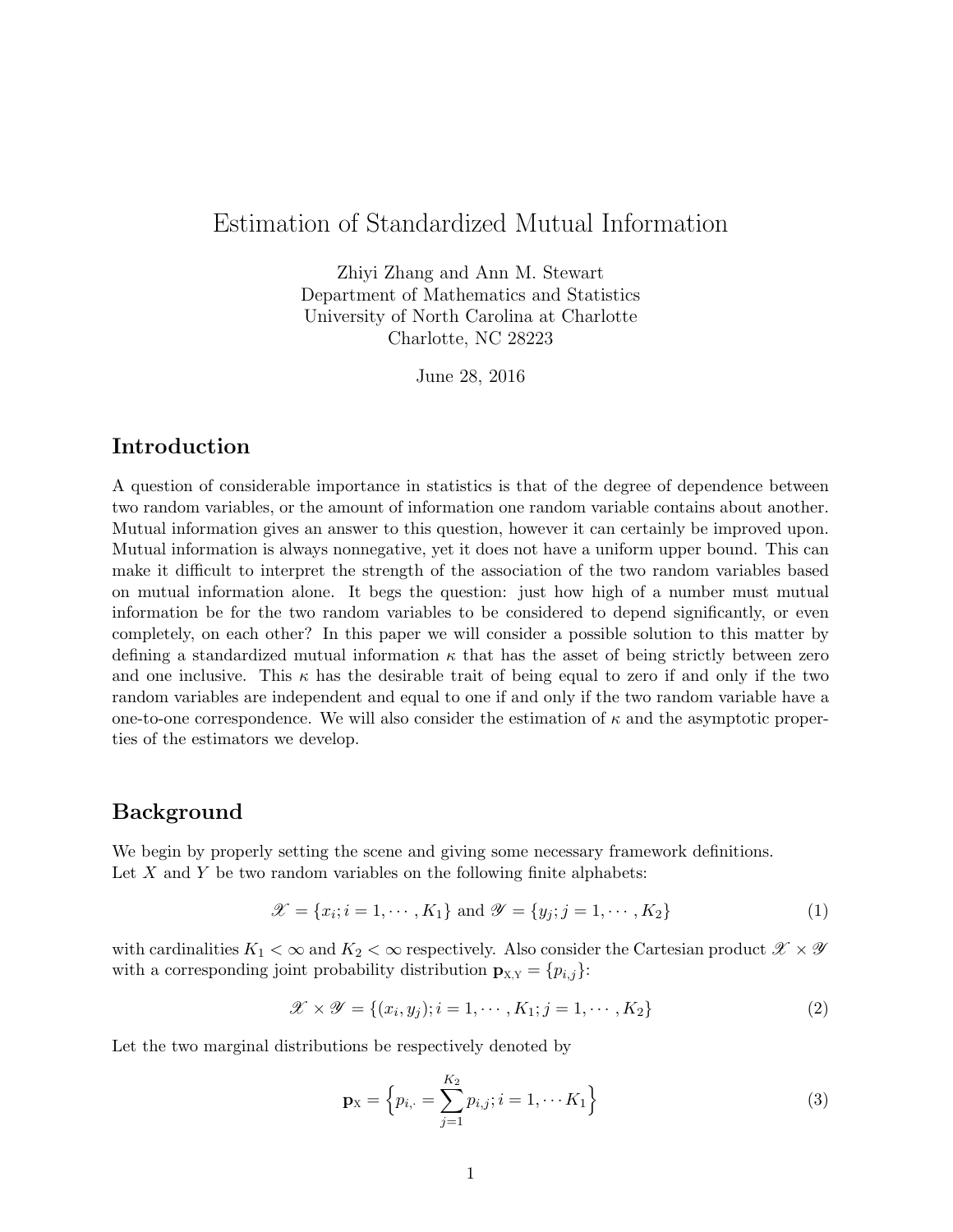and

$$
\mathbf{p}_{Y} = \left\{ p_{\cdot,j} = \sum_{i=1}^{K_{1}} p_{i,j}; j = 1, \cdots K_{2} \right\}
$$
 (4)

For notation simplicity,  $\sum_i = \sum_{i=1}^{K_1}, \sum_j = \sum_{j=1}^{K_2}$ , and  $\sum_{i,j} = \sum_{i=1}^{K_1} \sum_{j=1}^{K_2}$  will be observed throughout the text unless otherwise specified.

Also consider the conditional probability distributions, respectively, of X on  $\mathscr X$  given  $Y = y_j$ where  $j \ge 1$  is a specific index value, and of Y on  $\mathscr Y$  given  $X = x_i$  where  $i \ge 1$  is a specific index value. In other words,

$$
\mathbf{p}_{X|y_j} = \left\{ p_{x_i|y_j} = \frac{p_{i,j}}{\sum_k p_{k,j}}; i \ge 1 \right\}
$$
 (5)

$$
\mathbf{p}_{Y|x_i} = \left\{ p_{y_j|x_i} = \frac{p_{i,j}}{\sum_k p_{i,k}}; j \ge 1 \right\} \tag{6}
$$

In order to build toward the concept of the standardized mutual information  $\kappa$ , we introduce first the definitions of Kullback-Leibler Divergence, Shannon's Entropies, and Mutual Information, and also some relevant theorems.

**Definition 1.** Shannon's entropies for  $\mathscr{X}, \mathscr{Y},$  and  $\mathscr{X} \times \mathscr{Y}$  are defined as

$$
G_X(\mathbf{v}) = H(X) = -\sum_i p_{i, \cdot} \ln p_{i, \cdot}
$$
  
\n
$$
G_Y(\mathbf{v}) = H(Y) = -\sum_j p_{\cdot, j} \ln p_{\cdot, j}
$$
  
\n
$$
G_{XY}(\mathbf{v}) = H(X, Y) = -\sum_i \sum_j p_{i, j} \ln p_{i, j}
$$
  
\n
$$
G_{X|Y=y_j}(\mathbf{v}) = H(X | Y=y_j) = -\sum_i p_{x_i|y_j} \ln p_{x_i|y_j}
$$
  
\n
$$
G_{Y|X=x_i}(\mathbf{v}) = H(Y | X=x_i) = -\sum_j p_{y_j|x_i} \ln p_{y_j|x_i}.
$$
 (7)

**Definition 2.** Given a joint probability distribution  $\mathbf{p}_{X,Y}$  on  $\mathcal{X} \times \mathcal{Y}$ , the (expected) conditional entropy of Y given X is

$$
H(Y | X) = \sum_{i \ge 1} p_{i, \cdot} H(Y | X = x_i)
$$
\n(8)

similarly, the (expected) conditional entropy of X given Y is

$$
H(X | Y) = \sum_{j \ge 1} p_{\cdot,j} H(X | Y = y_j)
$$
\n(9)

**Lemma 1.** Given a joint probability distribution  $\mathbf{p}_{X,Y} = \{p_{i,j}; i \geq 1, j \geq 1\}$  on  $\mathcal{X} \times \mathcal{Y}$ ,

- 1)  $H(X, Y) = H(X) + H(Y|X)$ , and
- 2)  $H(X, Y) = H(Y) + H(X|Y)$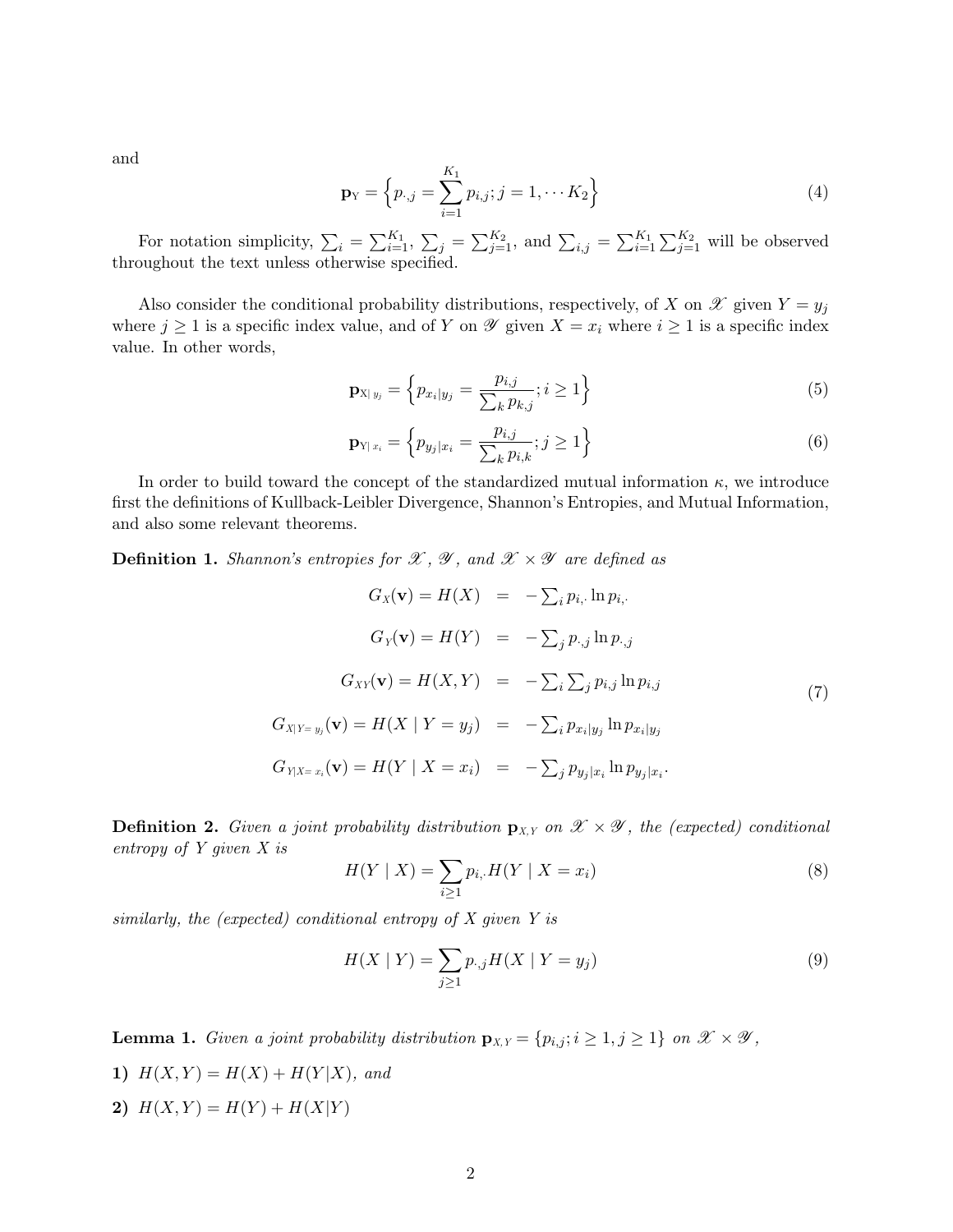**Corollary 1.** Given a joint probability distribution  $\mathbf{p}_{X,Y} = \{p_{i,j}; i \geq 1, j \geq 1\}$  on  $\mathcal{X} \times \mathcal{Y}$ ,

- 1)  $H(X) \le H(X, Y)$
- 2)  $H(Y) \leq H(X, Y)$ , and
- 3)  $H(X) + H(Y) H(X, Y) \leq H(X, Y)$

**Definition 3.** For two probability distributions **p** and **q** on the same alphabet  $\mathscr{X}$ , the relative entropy or the Kullback-Leibler divergence of  $\bf{p}$  and  $\bf{q}$  is defined as

$$
D(\mathbf{p}||\mathbf{q}) = \sum_{k=1}^{K} p_k \ln\left(\frac{p_k}{q_k}\right)
$$
\n(10)

observing that, for each summand  $p \ln(p/q)$ ,

- 1) If  $p = 0$ ,  $p \ln \left( \frac{p}{q} \right)$  $= 0, and$
- 2) If  $p > 0$  and  $q = 0$ , then  $p \ln \left( \frac{p}{q} \right)$  $= +\infty$ .

**Theorem 1.** Given two probability distributions **p** and **q** on a same alphabet  $\mathscr{X}$ ,

$$
D(\mathbf{p}||\mathbf{q}) \ge 0\tag{11}
$$

Moreover, the equality holds if and only if  $p = q$ .

Kullback-Leibler divergence is a measure of the difference between two distributions on a common alphabet. So, one measure of the degree of dependence between two random variables  $X$ and Y with a joint distribution  $\mathbf{p}_{X,Y}$  is the Kullback-Leibler divergence between  $\mathbf{p}_{X,Y}$  and  $\mathbf{p}_{XY}$  on  $\mathscr{X} \times \mathscr{Y}$ . This is reasonable and intuitive because  $D(\mathbf{p}||\mathbf{q}) = 0$  if and only if  $\mathbf{p} = \mathbf{q}$  (by Theorem 1) and correspondingly, X and Y are independent if and only if  $\mathbf{p}_{X,Y} = \mathbf{p}_{XY}$ . We call this measure mutual information.

**Definition 4.** The mutual information of random elements,  $(X, Y) \in \mathcal{X} \times \mathcal{Y}$  with joint probability distribution  $\mathbf{p}_{X,Y}$  is defined as

$$
MI(X,Y) = D(\mathbf{p}_{X,Y}||\mathbf{p}_{XY}) = \sum_{i \ge 1} \sum_{j \ge 1} p_{i,j} \ln \left( \frac{p_{i,j}}{p_{i,P,j}} \right)
$$
(12)

**Lemma 2.** For any joint distribution  $\mathbf{p}_{X,Y}$  on  $\mathscr{X} \times \mathscr{Y}$ ,

$$
MI(X,Y) \ge 0\tag{13}
$$

Moreover, the equality holds if and only if  $X$  and  $Y$  are independent.

**Lemma 3.** Suppose  $H(X, Y) < \infty$  for a joint distribution  $\mathbf{p}_{X,Y}$  on  $\mathscr{X} \times \mathscr{Y}$ . Then

$$
MI(X,Y) = H(X) + H(Y) - H(X,Y)
$$
\n(14)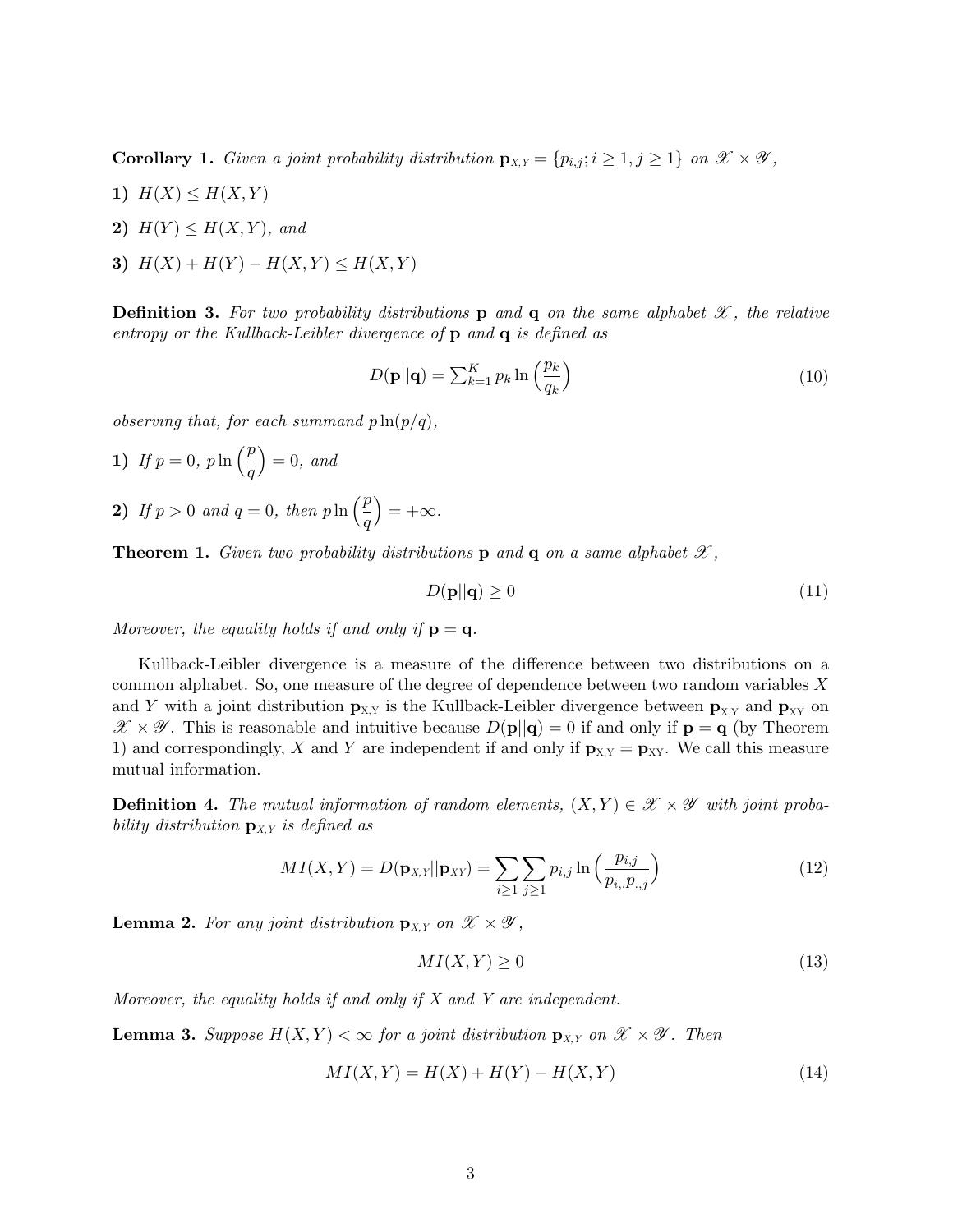## Standardized Mutual Information

At this point, the reader may be beginning to understand how mutual information is a meaningful tool to measure the degree of dependence between two random variables. However, as noted above, it may not be the best one. Observe that mutual information is unbounded above, since entropies can be arbitrarily large. This makes it difficult to convey the strength of the association between  $X$ and  $Y$ , even when it is known to be positive. We now have given enough background information to introduce the following alleviation of this issue: a standardized mutual information between X and  $Y, \kappa$ .

**Definition 5.** Let X and Y be two random variables on finite alphabets  $\mathcal{X}$  and  $\mathcal{Y}$ . Then the standardized mutual information is given by

$$
\kappa = \frac{MI(X,Y)}{H(X,Y)} = \frac{H(X) + H(Y) - H(X,Y)}{H(X,Y)} = \frac{H(X) + H(Y)}{H(X,Y)} - 1.
$$
\n(15)

**Definition 6.** Random elements  $X \in \mathcal{X}$  and  $Y \in \mathcal{Y}$  are said to have a one-to-one correspondence under a joint probability distribution  $\mathbf{p}_{X,Y}$  on  $\mathscr{X} \times \mathscr{Y}$ , if

- 1) For every i satisfying  $P(X = x_i) > 0$ , there exists a unique j such that  $P(Y = y_j | X = x_i) = 1$ , and
- 2) For every j satisfying  $P(Y = y_j) > 0$ , there exists a unique i such that  $P(X = x_i | Y = y_j) = 1$ .

**Lemma 4.** Random elements  $X \in \mathcal{X}$  and  $Y \in \mathcal{Y}$  have a one-to-one correspondence under a joint probability distribution  $\mathbf{p}_{X,Y}$  on  $\mathscr{X} \times \mathscr{Y}$  if and only if  $H(X) = H(Y) = H(X,Y)$ .

*Proof.* If X and Y have a one-to-one correspondence, then for each i satisfying  $P(X = x_i) > 0$ there is a unique j such that  $P(Y = y_i | X = x_i) = 1$ . Let the unique corresponding j be denoted by  $j_i$ . Noting that, because X and Y have a one-to-one correspondence,  $p_{i,j_i} = p_{i_i}$  and therefore  $p_{i,j_i}/p_{i,\cdot}=1,$ 

$$
H(X,Y) = -\sum_{i\geq 1, j\geq 1} p_{i,j} \ln p_{i,j}
$$
  
=  $-\sum_{j\geq 1} \sum_{i\geq 1} p_{i,\cdot} \left(\frac{p_{i,j}}{p_{i,\cdot}}\right) \ln \left[p_{i,\cdot} \left(\frac{p_{i,j}}{p_{i,\cdot}}\right)\right]$   
=  $-\sum_{j\geq 1} \sum_{i\geq 1} p_{i,\cdot} \left(\frac{p_{i,j}}{p_{i,\cdot}}\right) \ln p_{i,\cdot} - \sum_{j\geq 1} \sum_{i\geq 1} p_{i,\cdot} \left(\frac{p_{i,j}}{p_{i,\cdot}}\right) \ln \left(\frac{p_{i,j}}{p_{i,\cdot}}\right)$   
=  $-\sum_{i\geq 1} p_{i,\cdot} \left(\frac{p_{i,j_i}}{p_{i,\cdot}}\right) \ln p_{i,\cdot} - \sum_{i\geq 1} p_{i,\cdot} \left(\frac{p_{i,j_i}}{p_{i,\cdot}}\right) \ln \left(\frac{p_{i,j_i}}{p_{i,\cdot}}\right)$   
=  $-\sum_{i\geq 1} p_{i,\cdot} \ln p_{i,\cdot}$   
=  $H(X)$  (16)

Similarly,  $H(X, Y) = H(Y)$ .

On the other hand, if  $H(X) = H(X, Y)$  and  $H(Y) = H(X, Y)$ , Lemma 1 implies that  $H(X|Y) = 0$ and  $H(Y|X) = 0$ .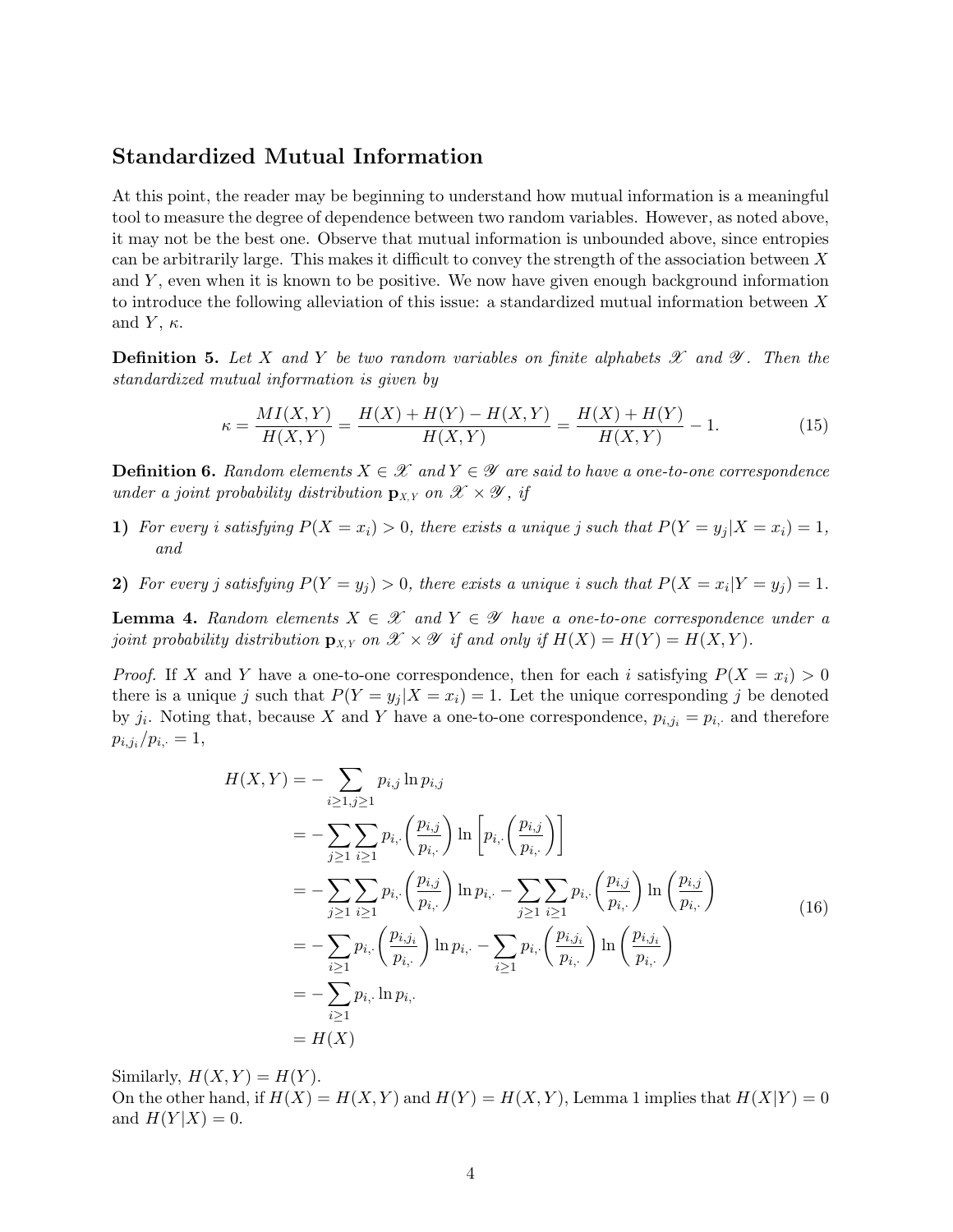By Definition 2,  $H(Y|X) = 0$  suggests that  $H(Y|X = x_i) = 0$  for every i satisfying  $P(X = x_i)$  $x_i$ ) > 0, which in turn implies that the conditional probability distribution of Y given  $X = x_i$ puts a probability of mass one on a single point in  $\mathscr Y$ . By symmetry,  $H(X|Y) = 0$  implies that the conditional probability distribution of X given  $Y = y_j$  also puts a probability of mass one on a single point  $\mathscr X$ . Thus X and Y have a one-to-one correspondence.  $\Box$ 

**Theorem 2.** Let X and Y be two random variables on finite alphabets  $\mathscr X$  and  $\mathscr Y$ . Then

$$
0 \le \kappa \le 1. \tag{17}
$$

Moreover

- 1)  $\kappa = 0$  if and only if X and Y are independent, and
- 2)  $\kappa = 1$  if and only if X and Y have a one-to-one correspondence.

Proof. By Lemma 2 and Corollary 1,

$$
0 \le MI \le H(X, Y) \tag{18}
$$

Dividing all three parts above by  $H(X, Y)$  gives (17). Since  $\kappa = 0$  if and only if  $MI = 0$ , by Lemma 2,  $\kappa = 0$  if and only if X and Y are independent.

Assume that X and Y have a one-to-one correspondence. By Lemma 4,  $H(X) = H(Y)$  $H(X, Y)$  and therefore  $H(X) + H(Y) = 2H(X, Y)$ . This implies that

$$
\kappa = \frac{H(X) + H(Y)}{H(X, Y)} - 1 = 2 - 1 = 1.
$$

Now suppose that  $\kappa = 1$ . Then  $H(X) + H(Y) = 2H(X, Y)$  and therefore

$$
(H(X) - H(X, Y)) + (H(Y) - H(X, Y)) = 0.
$$

However, by Corollary 1, both of the above additive terms are non-positive, which implies

$$
H(X) = H(X, Y) \text{ and } H(Y) = H(X, Y)
$$

By Lemma 4, this implies that  $X$  and  $Y$  have a one-to-one correspondence.

To get an intuitive feel of how specific values of  $\kappa$  may be interpreted, the following ten figures compare  $\kappa$  to  $\rho$ , Pearson's correlation coefficient. For each figure, the  $\kappa$  is calculated for a uniform distribution on  $\mathscr{X} \times \mathscr{Y}$ .

 $\Box$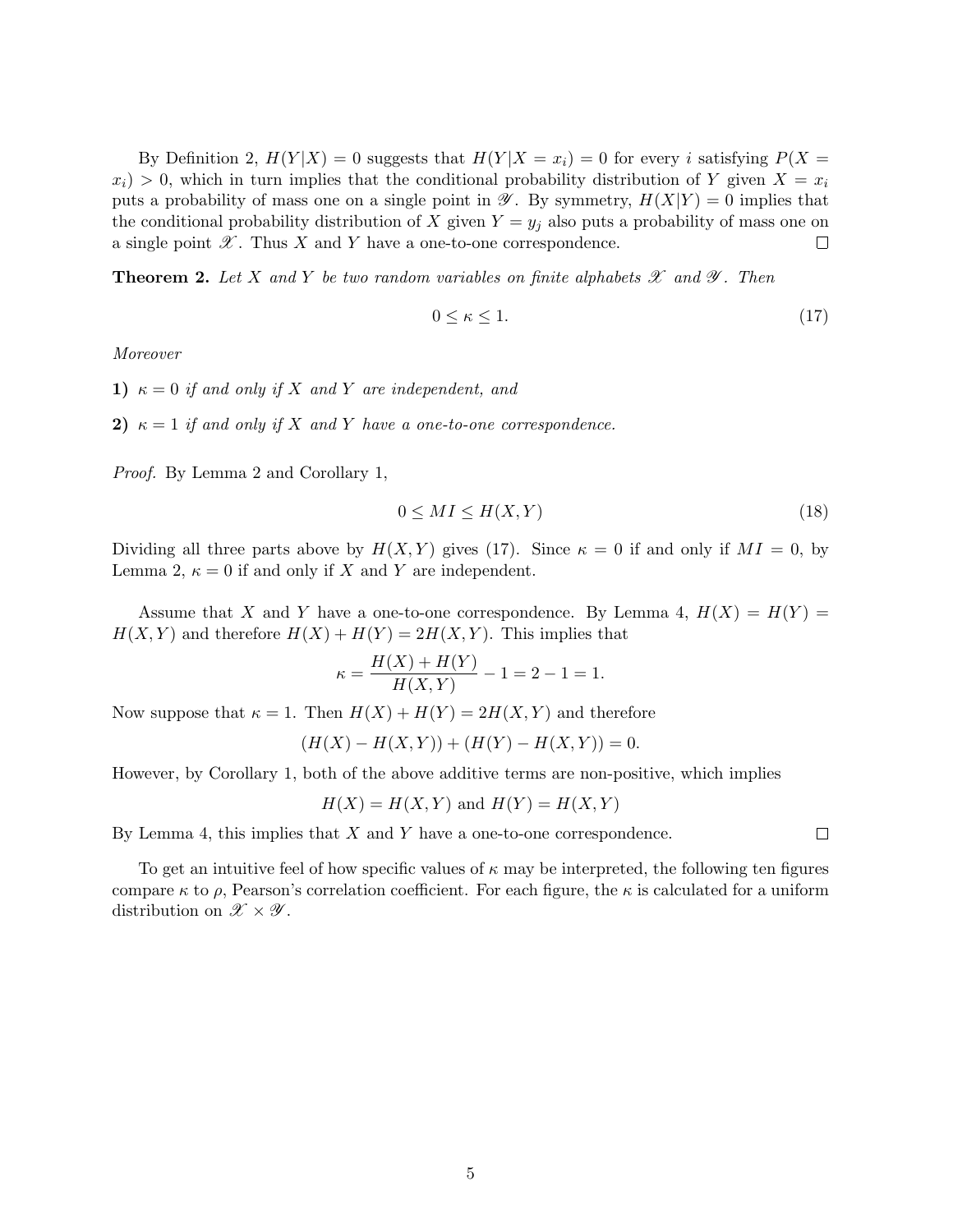

 $\rho = 1$  $\kappa = 1, p_k = \frac{1}{10}$  for each k



 $\rho = 0.9565217$  $\kappa = 0.3753753, p_k = \frac{1}{28}$  for each k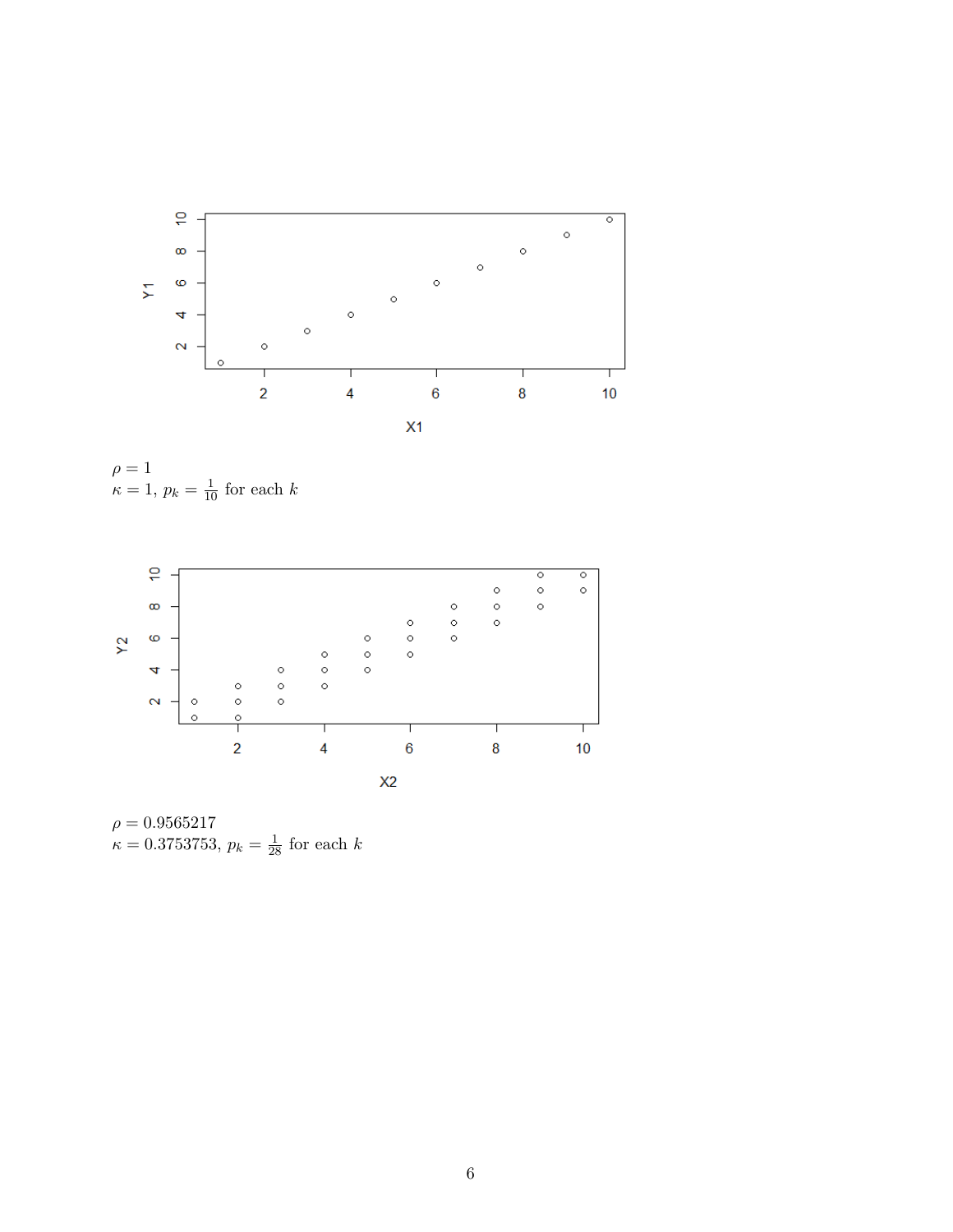

 $\rho = 0.8664495$  $\kappa = 0.2076463, p_k = \frac{1}{44}$  for each k



 $\rho = 0.7363752$  $\kappa = 0.1238315, p_k = \frac{1}{58}$  for each k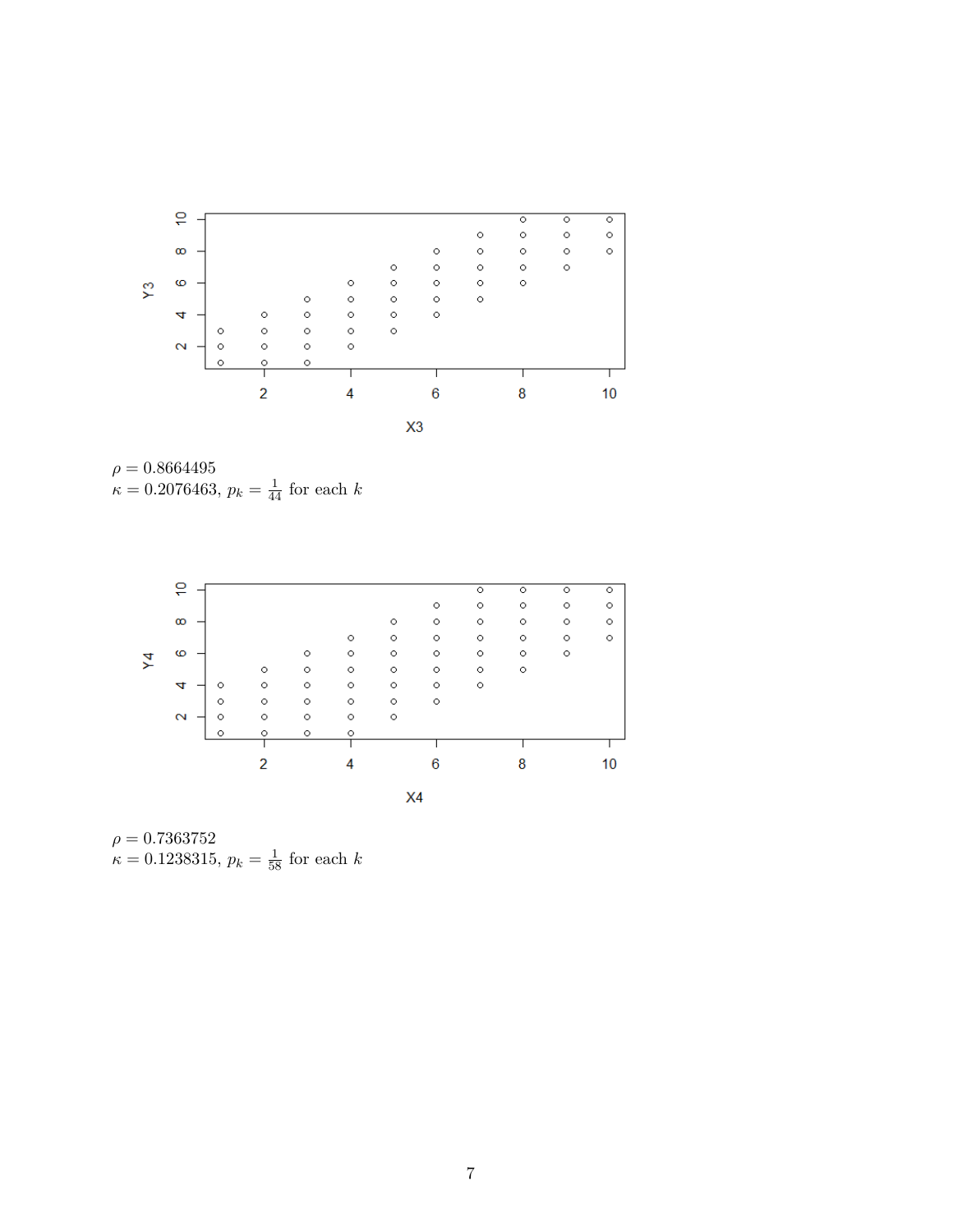





 $\rho = 0.4196429$  $\kappa = 0.04372635, p_k = \frac{1}{80}$  for each k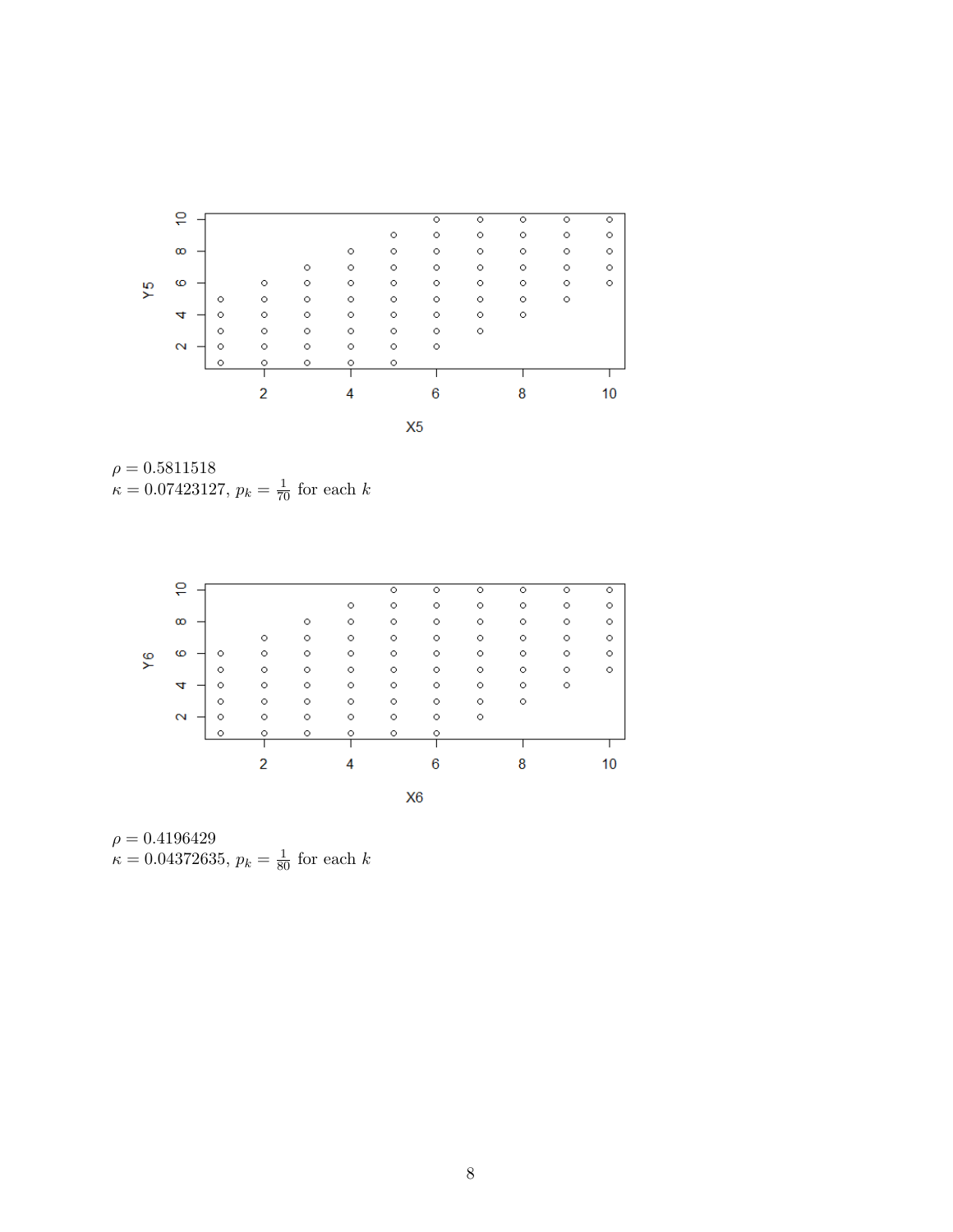





 $\rho = 0.1438499$  $\kappa = 0.01198232, p_k = \frac{1}{94}$  for each k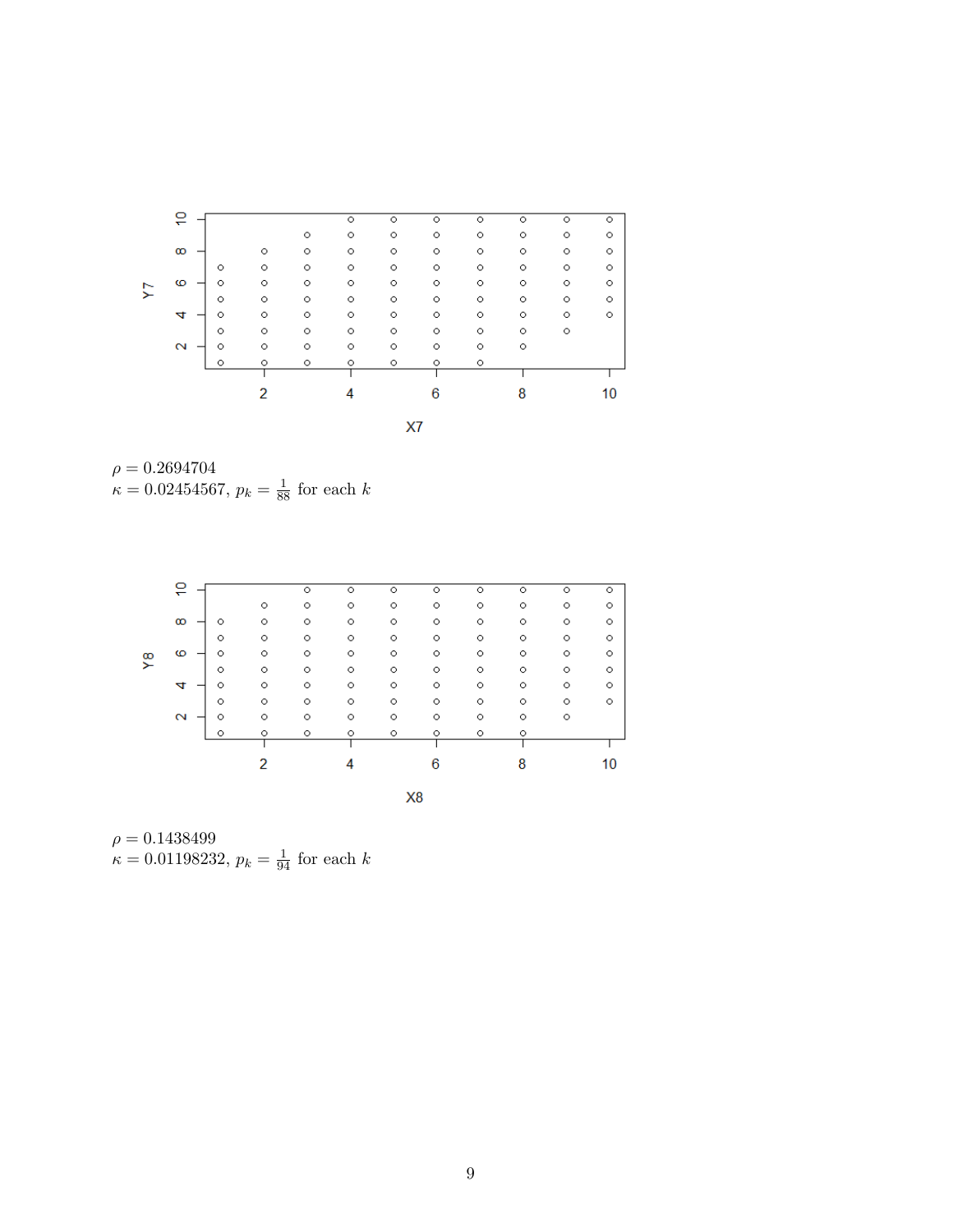

 $\rho = 0.05162524$  $\kappa = 0.004035177, p_k = \frac{1}{98}$  for each k

|     | ę                 | $\circ$ | $\circ$ | $\circ$ | $\circ$ | $\circ$ | $\circ$ | $\circ$ | $\circ$ | $\circ$ | Ō       |
|-----|-------------------|---------|---------|---------|---------|---------|---------|---------|---------|---------|---------|
| Υ10 |                   | $\circ$ | $\circ$ | $\circ$ | $\circ$ | $\circ$ | $\circ$ | $\circ$ | $\circ$ | $\circ$ | $\circ$ |
|     | œ                 | $\circ$ | $\circ$ | $\circ$ | $\circ$ | $\circ$ | $\circ$ | $\circ$ | $\circ$ | $\circ$ | $\circ$ |
|     |                   | $\circ$ | $\circ$ | $\circ$ | $\circ$ | $\circ$ | $\circ$ | $\circ$ | $\circ$ | $\circ$ | $\circ$ |
|     | 6                 | $\circ$ | $\circ$ | $\circ$ | $\circ$ | $\circ$ | $\circ$ | $\circ$ | $\circ$ | $\circ$ | $\circ$ |
|     |                   | $\circ$ | $\circ$ | $\circ$ | $\circ$ | $\circ$ | $\circ$ | $\circ$ | $\circ$ | $\circ$ | $\circ$ |
|     | ↴                 | $\circ$ | $\circ$ | $\circ$ | $\circ$ | $\circ$ | $\circ$ | $\circ$ | $\circ$ | $\circ$ | $\circ$ |
|     |                   | $\circ$ | $\circ$ | $\circ$ | $\circ$ | $\circ$ | $\circ$ | $\circ$ | $\circ$ | $\circ$ | $\circ$ |
|     | $\mathbf{\Omega}$ | $\circ$ | O       | $\circ$ | $\circ$ | $\circ$ | $\circ$ | $\circ$ | $\circ$ | $\circ$ | $\circ$ |
|     |                   | $\circ$ | $\circ$ | $\circ$ | $\circ$ | $\circ$ | $\circ$ | $\circ$ | $\circ$ | $\circ$ | $\circ$ |
|     |                   |         |         |         |         |         |         |         |         |         |         |
|     |                   |         | 2       |         | 4       |         | 6       |         | 8       |         | 10      |
|     | X10               |         |         |         |         |         |         |         |         |         |         |

$$
\rho = 0
$$
  

$$
\kappa = 0, p_k = \frac{1}{100}
$$
 for each k

It may be of interest to note that the decrease in  $\kappa$  is very steep compared to that of  $\rho$ . When using  $\kappa$  as a measure in applied settings, the fact that  $\kappa$  decreases very sharply may be helpful to keep in mind.

The  $\kappa$  described above is not the only measure that has such desirable properties. For finite alphabets,  $H(X, Y) < \infty$ , so the following may also be considered as standardized mutual information

$$
\kappa_1 = \frac{MI(X, Y)}{\min\{H(X), H(Y)\}}
$$

$$
\kappa_2 = \frac{MI(X, Y)}{\sqrt{H(X)H(Y)}}
$$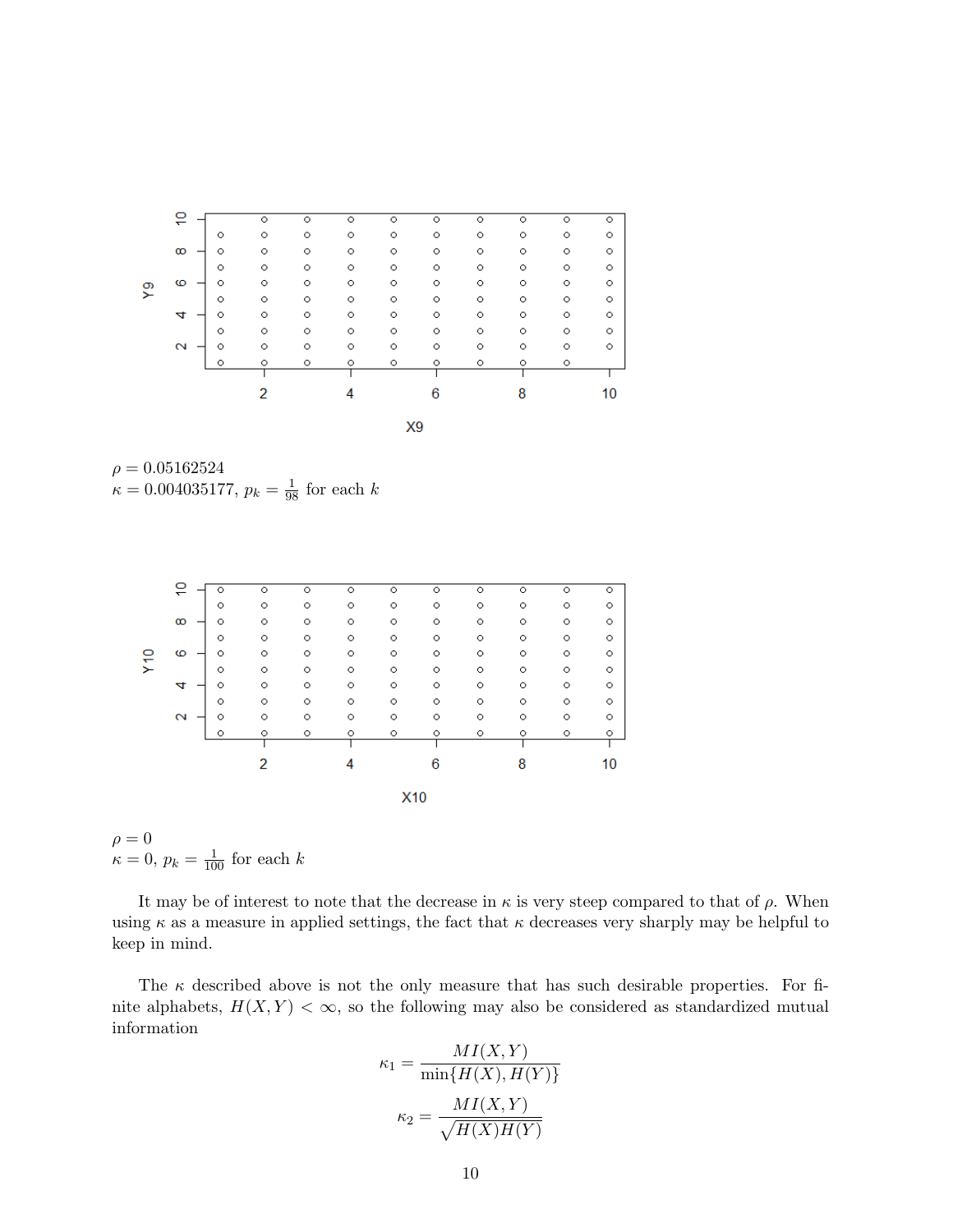$$
\kappa_3 = \frac{MI(X, Y)}{(H(X) + H(Y))/2}
$$

$$
\kappa_4 = \frac{MI(X, Y)}{\max\{H(X), H(Y)\}}.
$$

**Lemma 5.** Given that  $H(X, Y) < \infty$  for finite alphabets,

$$
0 \le MI(X, Y) \le \min\{H(X), H(Y)\} \le \sqrt{H(X)H(Y)} \le \frac{H(X) + H(Y)}{2} \le \max\{H(X), H(Y)\} \le H(X, Y)
$$

Proof. By Lemma 2, Lemma 3, and Corollary 1, we have

$$
0 \le MI(X, Y) = H(X) + H(Y) - H(X, Y) \le H(X) + H(Y) - H(X) = H(Y)
$$

and

$$
0 \le MI(X, Y) = H(X) + H(Y) - H(X, Y) \le H(X) + H(Y) - H(Y) = H(X)
$$

Thus

$$
0 \le MI(X, Y) \le \min\{H(X), H(Y)\}.\tag{19}
$$

Note that

$$
0 \le MI(X, Y) \le \min\{H(X), H(Y)\} \le H(X)
$$

and

$$
0 \le MI(X, Y) \le \min\{H(X), H(Y)\} \le H(Y)
$$

And therefore

$$
(\min\{H(X),H(Y)\})^2 \le H(X)H(Y)
$$

which implies that

$$
\min\{H(X), H(Y)\} \le \sqrt{H(X)H(Y)}.\tag{20}
$$

To show that  $\sqrt{H(X)H(Y)} \leq (H(X) + H(Y))/2$ , consider the following. The first inequality is clearly always true. Each of the subsequent inequalities follows directly from the previous one.

$$
0 \le (H(X) - H(Y))^2
$$
  
\n
$$
0 \le H^2(X) - 2H(X)H(Y) + H^2(Y)
$$
  
\n
$$
0 \le H^2(X) + 2H(X)H(Y) + H^2(Y) - 4H(X)H(Y)
$$
  
\n
$$
4H(X)H(Y) \le (H(X) + H(Y))^2
$$
  
\n
$$
2\sqrt{H(X)H(Y)} \le H(X) + H(Y)
$$
  
\n
$$
\sqrt{H(X)H(Y)} \le (H(X) + H(Y))/2
$$

Thus we have

$$
\sqrt{H(X)H(Y)} \le \frac{H(X) + H(Y)}{2} \tag{21}
$$

Finally, suppose that  $\max\{H(X), H(Y)\} = H(Y)$ , in other words  $H(X) \le H(Y)$ . Then  $H(X)$  +  $H(Y) \leq 2H(Y)$ , which implies that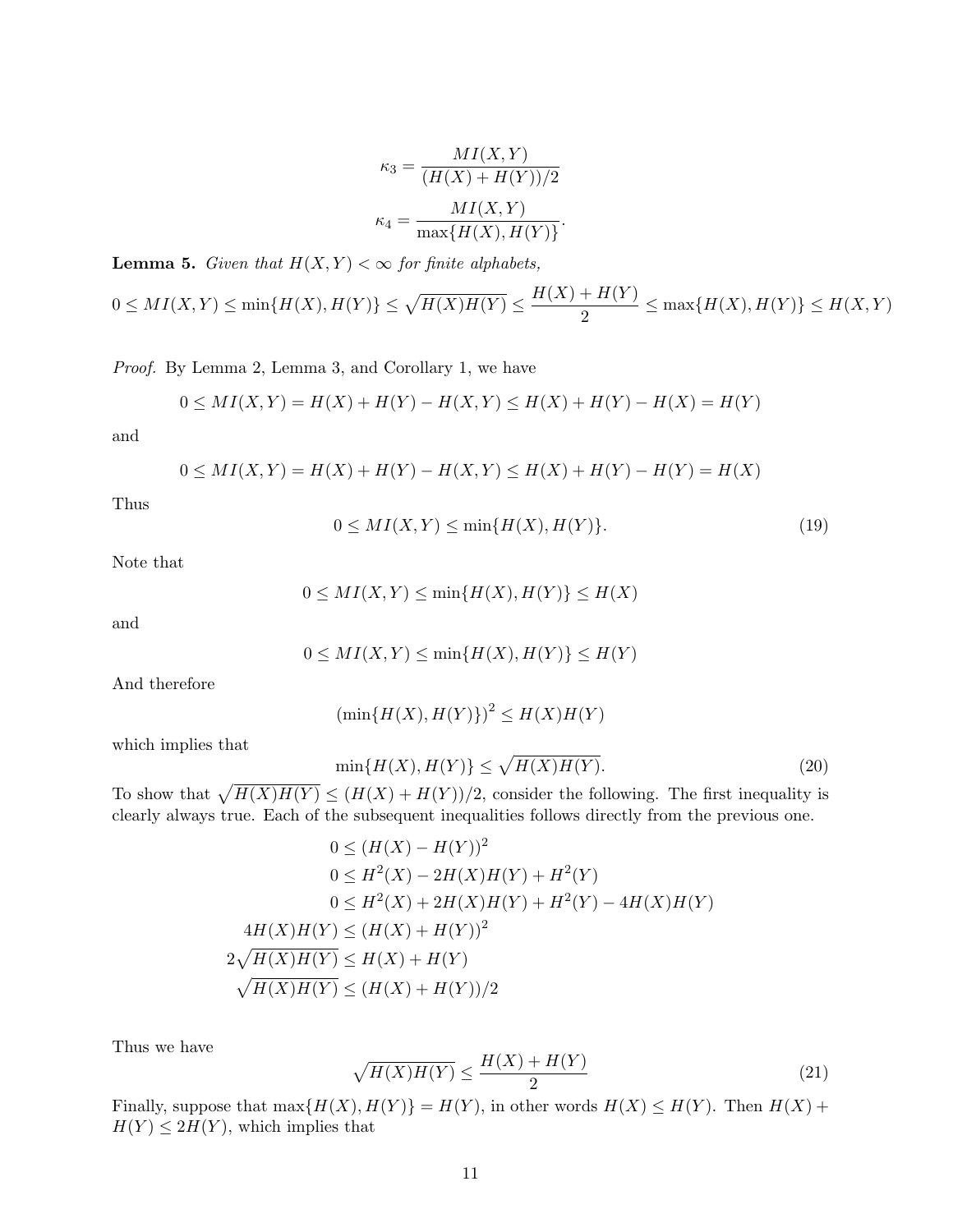$$
\frac{H(X) + H(Y)}{2} \le H(Y) = \max\{H(X), H(Y)\}.
$$

A similar argument would show that

$$
\frac{H(X) + H(Y)}{2} \le \max\{H(X), H(Y)\}.
$$
 (22)

if  $H(X)$  is the maximum. This proves our last inequality.

Corollary 2. Assuming that  $H(X, Y) < \infty$ , for  $i = 1, 2, 3, 4$ ,

$$
0\leq \kappa_i\leq 1
$$

And

1) For  $i = 1, 2, 3, 4$ ,  $\kappa_i = 0$  if and only if X and Y are independent, and

2) For  $i = 2, 3, 4, \kappa_i = 1$  if and only if X and Y have a one-to-one correspondence.

*Proof.* For  $i = 1, 2, 3, 4$ ,  $\kappa_i = 0$  if and only if  $MI = 0$ . So by (2), for each i,  $\kappa_i = 0$  if and only if X and Y are independent.

By Lemma 5,

$$
0 \le MI(X, Y) \le \min\{H(X), H(Y)\}
$$

and so

$$
0 \le \frac{MI(X,Y)}{\min\{H(X),H(Y)\}} \le 1
$$

ie,

$$
0 \leq \kappa_1 \leq 1.
$$

Next we consider  $\kappa_2$ . By Lemma 5,

$$
0 \le MI(X, Y) \le \sqrt{H(X)H(Y)}
$$

and so

$$
0\leq \frac{MI(X,Y)}{\sqrt{H(X)H(Y)}}\leq 1
$$

ie,

$$
0\leq \kappa_2\leq 1.
$$

By Lemma 4, if X and Y have a one-to-one correspondence,  $H(X) = H(Y) = H(X, Y)$  and thus

$$
\kappa_2 = \frac{H(X) + H(Y) - H(X, Y)}{\sqrt{H(X)H(Y)}} = \frac{H(X, Y)}{\sqrt{H(X, Y)H(X, Y)}} = \frac{H(X, Y)}{H(X, Y)} = 1.
$$

Now suppose  $\kappa_2 = 1$ . Then  $H(X) + H(Y) - H(X,Y) = \sqrt{H(X)H(Y)}$ . Squaring both sides, we obtain

$$
H^{2}(X) + H^{2}(Y) + H^{2}(X,Y) + 2H(X)H(Y) - 2H(X)H(X,Y) - 2H(Y)H(X,Y) = H(X)H(Y)
$$

 $\Box$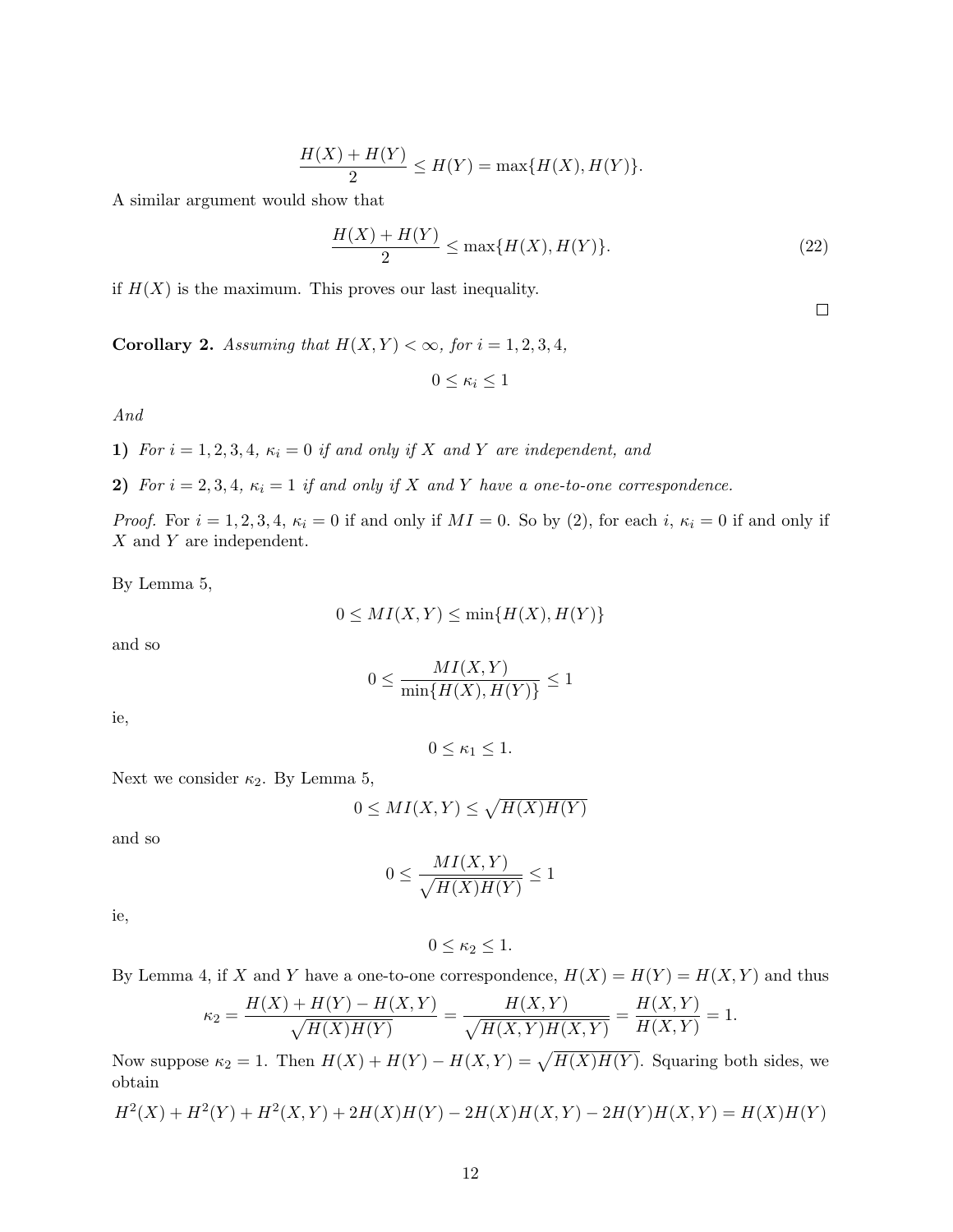Doing some algebra, we find that this is equivalent to

 $0 = (H(X) + H(Y) - H(X, Y))(H(X) - H(X, Y)) + H(Y)(H(Y) - H(X, Y))$ 

By Corollary 1,  $H(X) - H(X,Y) \leq 0$  and  $H(Y) - H(X,Y) \leq 0$ . By Lemma 2 and the fact that  $MI(X, Y) \neq 0$  if  $\kappa_2 = 1$ ,  $H(X) + H(Y) - H(X, Y) = MI(X, Y) > 0$ . It is safe to assume that  $H(X) \neq 0$ , and thus that  $H(X) > 0$ . This means that each additive term is non-positive, and since the sum is equal to 0, this implies that each term must be zero. Hence  $H(X)-H(X,Y) = H(Y)-H(X,Y) = 0$ , and therefore  $H(X) = H(X,Y)$  and  $H(Y) = H(X,Y)$ . By Lemma 4, this implies that  $X$  and  $Y$  have a one-to-one correspondence.

Next, consider  $\kappa_3$ . By Lemma 5,

$$
0 \le MI(X, Y) \le \frac{H(X)H(Y)}{2}
$$

and so

$$
0 \le \frac{MI(X,Y)}{(H(X)H(Y))/2} \le 1
$$

ie,

 $0 \leq \kappa_3 \leq 1$ .

By Lemma 4, if X and Y have a one-to-one correspondence,  $H(X) = H(Y) = H(X, Y)$  and thus

$$
\kappa_3 = \frac{H(X) + H(Y) - H(X, Y)}{(H(X) + H(Y))/2} = \frac{2(H(X, Y) + H(X, Y) - H(X, Y))}{H(X, Y) + H(X, Y)} = \frac{2H(X, Y)}{2H(X, Y)} = 1.
$$

Now suppose  $\kappa_3 = 1$ . Then

$$
2(H(X) + H(Y) - H(X, Y)) = H(X) + H(Y)
$$
  
H(X) + H(Y) - 2H(X, Y) = 0  
H(X) + H(Y) = 2H(X, Y)

By the same argument used in the proof of Theorem 2,  $H(X) + H(Y) = 2H(X, Y)$  implies that  $H(X) = H(Y) = H(X, Y)$ . By Lemma 4, this means that X and Y have a one-to-one correspondence.

Lastly, consider  $\kappa_4$ . By Lemma 5,

$$
0 \le MI(X, Y) \le \max\{H(X), H(Y)\}
$$

and so

$$
0 \le \frac{MI(X,Y)}{\max\{H(X),H(Y)\}} \le 1
$$

ie,

$$
0\leq \kappa_4\leq 1.
$$

By Lemma 4, if X and Y have a one-to-one correspondence,  $H(X) = H(Y) = H(X, Y)$  and thus

$$
\kappa_4 = \frac{H(X) + H(Y) - H(X, Y)}{\max\{H(X), H(Y)\}} = \frac{H(X, Y)}{H(X, Y)} = 1.
$$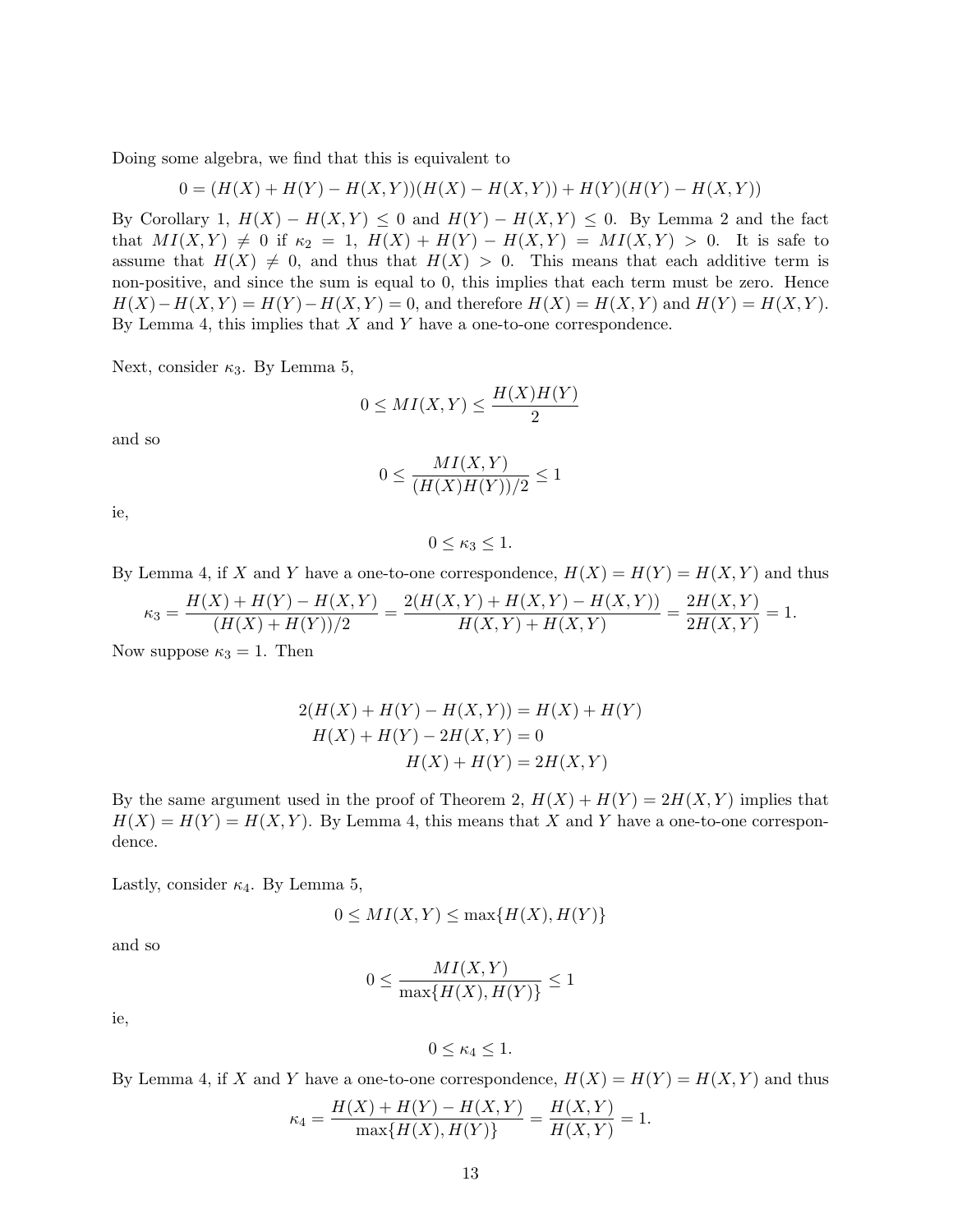If  $\kappa_4 = 1$ , then  $H(X) + H(Y) - H(X,Y) = \max\{H(X), H(Y)\}$ . Without loss of generality, assume that the maximum is  $H(Y)$ , ie that  $H(X) \leq H(Y)$ . Then

$$
H(X) + H(Y) - H(X, Y) = H(Y)
$$
  
 
$$
H(X) - H(X, Y) = 0
$$
  
 
$$
H(X) = H(X, Y)
$$

By Corollary 1,  $H(Y) \leq H(X, Y)$ . By assumption and the above equation,  $H(Y) \geq H(X)$  $H(X, Y)$ . Thus  $H(Y) = H(X, Y)$ . Since we already have  $H(X) = H(X, Y)$ , by Lemma 4, X and Y have a one-to-one correspondence. By symmetry, the argument also holds if the maximum is  $H(X)$ .

 $\Box$ 

#### Estimation and Asymptotic Normality

In this section, we consider the plug-in estimation of the standardized mutual information indices  $\kappa$ ,  $\kappa_1$ ,  $\kappa_2$ ,  $\kappa_3$ , and  $\kappa_4$ , and explore their asymptotic distributions.

For every pair of  $(i, j)$ , let  $f_{i,j}$  be the observed frequency of the random pair  $(X, Y)$  taking value  $(x_i, y_j)$  for all  $1 \le i \le K_1$  and all  $1 \le j \le K_2$  in an *iid* sample of size *n* from  $\mathscr{X} \times \mathscr{Y}$ . Let  $\hat{p}_{i,j} = f_{i,j}/n$  be the corresponding relative frequency. Thus we have  $\hat{\mathbf{p}}_{X,Y} = \{\hat{p}_{i,j}\}, \hat{\mathbf{p}}_{X} = \{\hat{p}_{i,\cdot}\},$ and  $\hat{\mathbf{p}}_{Y} = \{\hat{p}_{\cdot,j}\}\$ as the sets of observed joint and marginal relative frequencies.

Let  $K = K_1 K_2$  be the number of positive joint probabilities in  $\{p_{i,j}\}$  for every pair of  $(i, j)$ satisfying  $1 \leq i \leq K_1$  and  $1 \leq j \leq K_2$ . That is,

$$
K = \sum_{i,j} 1[p_{i,j} > 0]
$$
\n(23)

First consider the case of  $K = K_1K_2$ , which means  $p_{i,j} > 0$  for every pair  $(i, j)$  for all  $1 \leq i \leq K_1$  and all  $1 \leq j \leq K_2$ .

Let **p** be a specifically arranged  $p_{i,j}$  as follows.

$$
\mathbf{p} = (p_{1,1}, p_{1,2}, \cdots, p_{1,K_2}, p_{2,1}, p_{2,2}, \cdots, p_{2,K_2}, \cdots, p_{K_1,1}, \cdots, p_{K_1,K_2-1})^{\tau}.
$$

Accordingly let

$$
\hat{\mathbf{p}} = (\hat{p}_{1,1}, \hat{p}_{1,2}, \cdots, \hat{p}_{1,K_2}, \hat{p}_{2,1}, \hat{p}_{2,2}, \cdots, \hat{p}_{2,K_2}, \cdots, \hat{p}_{K_1,1}, \cdots, \hat{p}_{K_1,K_2-1})^{\tau}.
$$

For notation convenience, for that specific arrangement of  $p_{i,j}$  in  $\bf{p}$ , we may also re-enumerate them by a single index  $k$ , as in

$$
\mathbf{v} = (p_1, \cdots, p_{K-1})^{\tau} \tag{24}
$$

and

$$
\hat{\mathbf{v}} = (\hat{p}_1, \cdots, \hat{p}_{K-1})^{\tau} \tag{25}
$$

where  $K = K_1 K_2$ .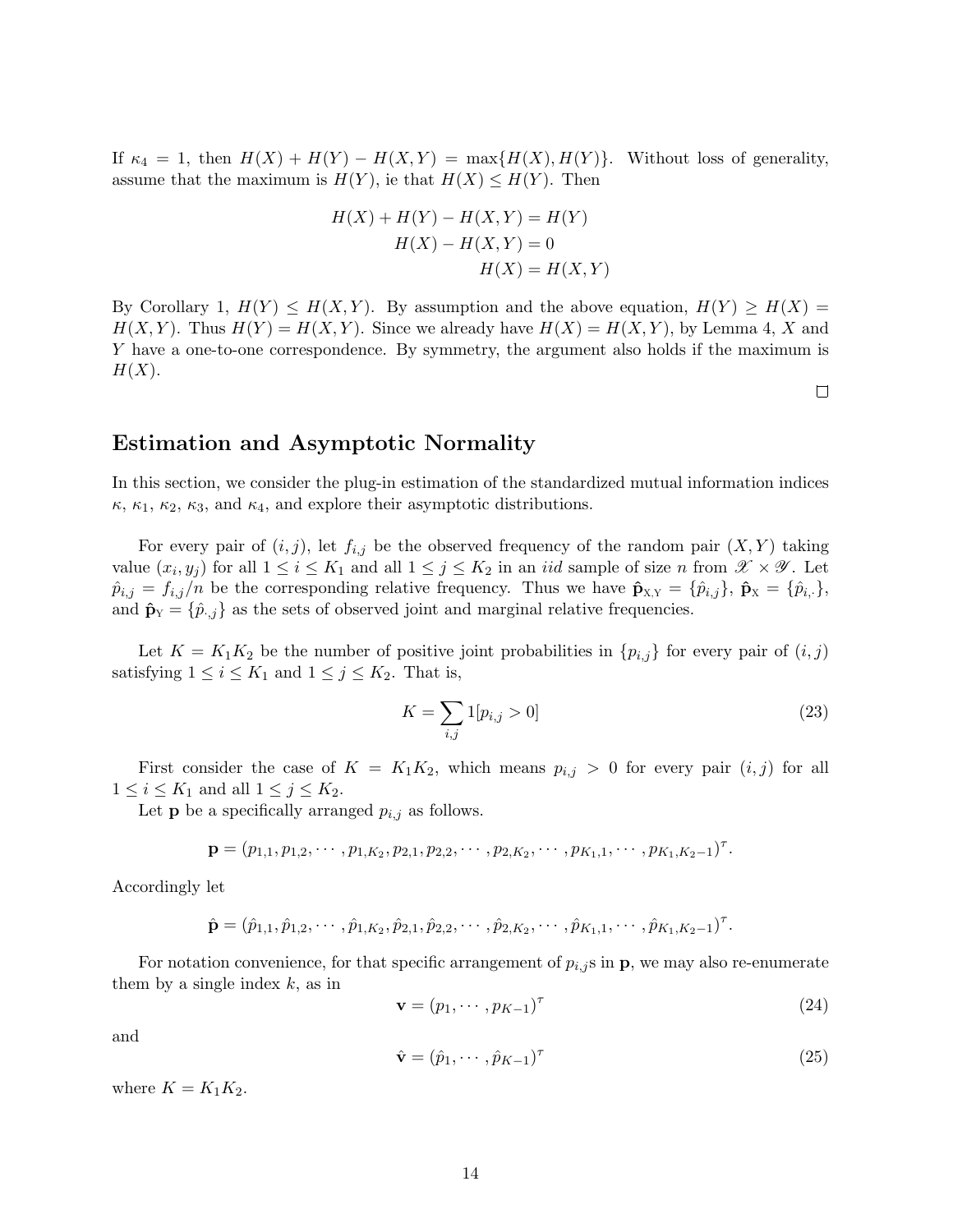By the multivariate central limit theorem we know that

$$
\sqrt{n}(\hat{\mathbf{v}} - \mathbf{v}) \stackrel{L}{\longrightarrow} MVN(0, \Sigma)
$$
\n(26)

where

$$
\Sigma = \begin{pmatrix} p_1(1-p_1) & -p_1p_2 & \cdots & -p_1p_{K-1} \\ -p_1p_2 & p_2(1-p_2) & \cdots & -p_2p_{K-1} \\ \cdots & \cdots & \cdots & \cdots \\ \cdots & \cdots & \cdots & \cdots \\ -p_{K-1}p_1 & -p_{K-1}p_2 & \cdots & p_{K-1}(1-p_{K-1}) \end{pmatrix}_{(K-1)\times(K-1)}
$$
(27)

Let  $\hat{H}(X)$ ,  $\hat{H}(Y)$  and  $\hat{H}(X,Y)$  be the plug-in estimators of  $H(X)$ ,  $H(Y)$  and  $H(X,Y)$  respectively:

$$
\hat{H}(X) = -\sum_{i} \hat{p}_{i,\cdot} \ln \hat{p}_{i,\cdot}
$$
\n(28)

$$
\hat{H}(Y) = -\sum_{j} \hat{p}_{\cdot,j} \ln \hat{p}_{\cdot,j} \tag{29}
$$

$$
\hat{H}(X,Y) = -\sum_{i} \sum_{j} \hat{p}_{i,j} \ln \hat{p}_{i,j} = -\sum_{k} \hat{p}_{k} \ln \hat{p}_{k}
$$
\n(30)

The respective gradients for  $G_{\rm X}({\bf v}),\,G_{\rm Y}({\bf v})$  and  $G_{\rm XY}({\bf v}),$  as in (7) are

$$
g_{\mathbf{X}}(\mathbf{v}) = \nabla G_{\mathbf{X}}(\mathbf{v}) = \left(\frac{\partial}{\partial p_1} G_{\mathbf{X}}(\mathbf{v}), \cdots, \frac{\partial}{\partial p_{K-1}} G_{\mathbf{X}}(\mathbf{v})\right)^{\tau}
$$

$$
g_{\mathbf{Y}}(\mathbf{v}) = \nabla G_{\mathbf{Y}}(\mathbf{v}) = \left(\frac{\partial}{\partial p_1} G_{\mathbf{X}}(\mathbf{v}), \cdots, \frac{\partial}{\partial p_{K-1}} G_{\mathbf{Y}}(\mathbf{v})\right)^{\tau}
$$

$$
g_{\mathbf{XY}}(\mathbf{v}) = \nabla G_{\mathbf{XY}}(\mathbf{v}) = \left(\frac{\partial}{\partial p_1} G_{\mathbf{XY}}(\mathbf{v}), \cdots, \frac{\partial}{\partial p_{K-1}} G_{\mathbf{XY}}(\mathbf{v})\right)^{\tau}
$$

For every  $k, 1 \leq k \leq K - 1$  such that  $p_k = p_{i,j}$ , the following facts can be verified.

$$
\frac{\partial}{\partial p_k} G_{\mathbf{X}}(\mathbf{v}) = \frac{\partial H(X)}{\partial p_k} = \ln p_{K_1, \cdot} - \ln p_{i, \cdot}
$$
\n(31)

$$
\frac{\partial}{\partial p_k} G_{\mathbf{Y}}(\mathbf{v}) = \frac{\partial H(Y)}{\partial p_k} = \ln p_{\cdot,K_2} - \ln p_{\cdot,j}
$$
\n(32)

$$
\frac{\partial}{\partial p_k} G_{XY}(\mathbf{v}) = \frac{\partial H(X, Y)}{\partial p_k} = \ln p_K - \ln p_k \tag{33}
$$

Let

$$
A = \begin{pmatrix} \frac{\partial}{\partial p_1} G_{\mathbf{X}}(\mathbf{v}) & \cdots & \frac{\partial}{\partial p_{K-1}} G_{\mathbf{X}}(\mathbf{v}) \\ \frac{\partial}{\partial p_1} G_{\mathbf{Y}}(\mathbf{v}) & \cdots & \frac{\partial}{\partial p_{K-1}} G_{\mathbf{Y}}(\mathbf{v}) \\ \frac{\partial}{\partial p_1} G_{\mathbf{XY}}(\mathbf{v}) & \cdots & \frac{\partial}{\partial p_{K-1}} G_{\mathbf{XY}}(\mathbf{v}) \end{pmatrix}_{3 \times (K-1)}
$$
(34)

An application of the multivariate delta method yields the following lemma.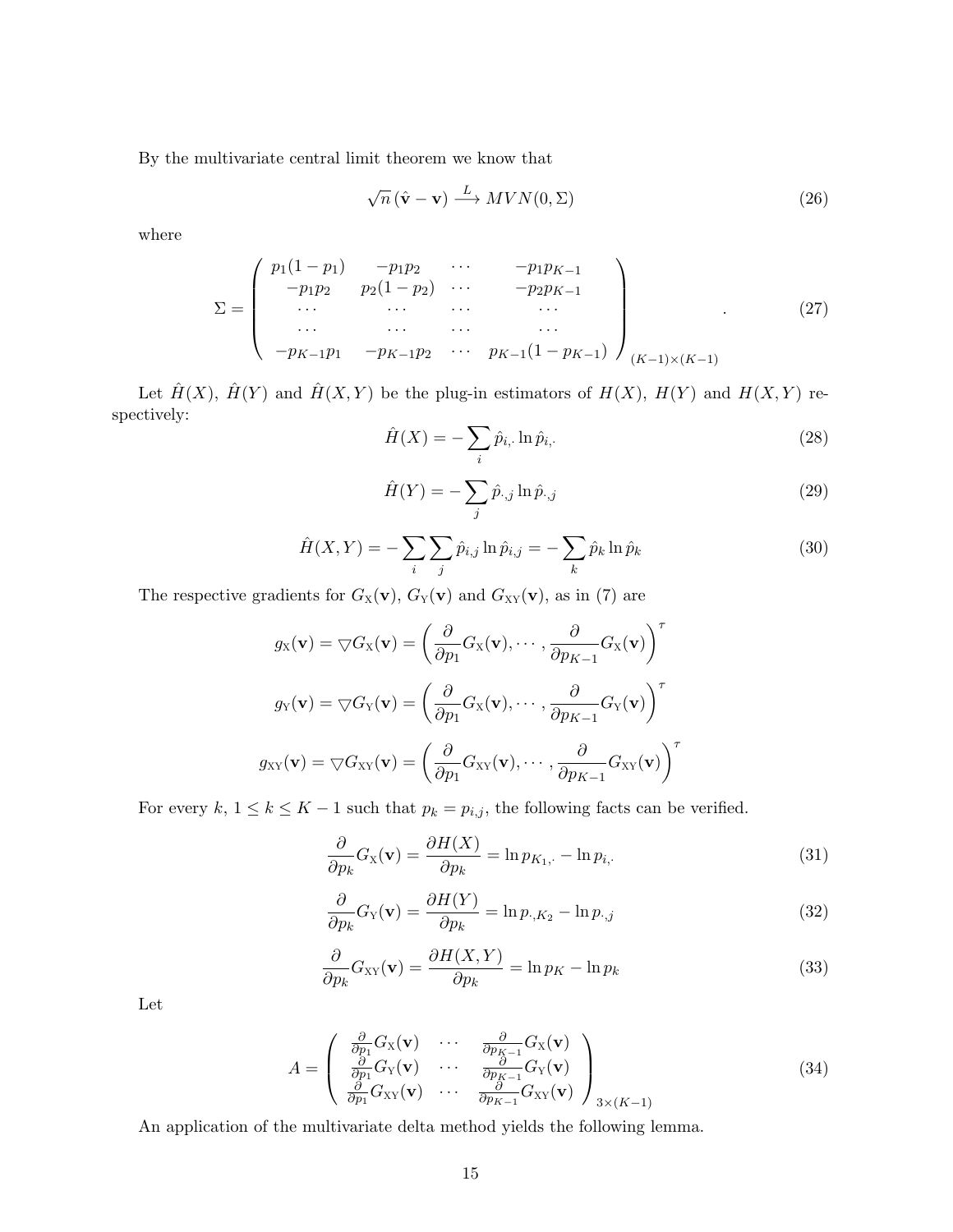**Lemma 6.** Let X and Y be as in (1), let  $\mathbf{p}_{X,Y} = \{p_{i,j}\}\$ be a joint probability distribution on  $\mathscr{X} \times \mathscr{Y}$ , and let **v** and  $\hat{\mathbf{v}}$  be as in (24) and (25).

$$
\sqrt{n}\left[\begin{pmatrix}\n\hat{H}(X) \\
\hat{H}(Y) \\
\hat{H}(X,Y)\n\end{pmatrix} - \begin{pmatrix}\nH(X) \\
H(Y) \\
H(X,Y)\n\end{pmatrix}\right] \xrightarrow{L} MVN(0,\Sigma_H)
$$
\n(35)

where

$$
\Sigma_H = A \Sigma A^\tau
$$

 $\Sigma$  is as in (27) and A is as in (34).

More generally, we can consider the case where  $K \leq K_1 K_2$ , which by (23) means that  $p_{i,j}$  may be zero for some pairs of  $(i, j)$ . We will derive a result corresponding to Lemma 6 for this case. For any arbitrary but fixed re-enumeration of the K positive probabilities in  $\{p_{i,j}\}$ , denoted as

$$
\{p_k; k = 1, \cdots, K\} \tag{36}
$$

consider the following two partitions

$$
\{S_1, \cdots, S_{K_1}\} \qquad \text{and} \qquad \{T_1, \cdots, T_{K_2}\}
$$

of the index set  $\{1, 2, \cdots, K\}$  such that

- 1.  $\{p_k; k \in S_s\}$  is the collection of all positive probabilities in  $\{p_{i,j}; i = s\}$  for each  $s, s =$  $1, \cdots, K_1$ ; and
- 2.  $\{p_k; k \in T_t\}$  is the collection of all positive probabilities in  $\{p_{i,j}; j = t\}$  for each  $t, t =$  $1, \cdots, K_2$ .

By construction of the partitions,

$$
\sum_{k \in S_i} p_k = p_{i,}
$$
 and 
$$
\sum_{k \in T_j} p_k = p_{\cdot,j}.
$$

Without loss of generality, it may be assumed that  $K \in S_{K_1} \cap T_{K_2}$ . If not, then  $K \in S_{i_0} \cap T_{j_0}$ for some  $i_0$  and  $j_0$ , by a re-arrangement of the indices  $(i, j)$ ,  $K \in S_{K_1} \cap T_{K_2}$  will be true. Letting

$$
\mathbf{v} = (p_1, \cdots, p_{K-1})^{\tau}
$$
 and  $\hat{\mathbf{v}} = (\hat{p}_1, \cdots, \hat{p}_{K-1})^{\tau}$  (37)

an application of multivariate central limit theorem gives

$$
\sqrt{n} (\hat{\mathbf{v}} - \mathbf{v}) \xrightarrow{L} MVN(0, \Sigma)
$$
\n(38)

where  $\Sigma$  is the covariance matrix given by

$$
\Sigma = \begin{pmatrix} p_1(1-p_1) & -p_1p_2 & \cdots & -p_1p_{K-1} \\ -p_1p_2 & p_2(1-p_2) & \cdots & -p_2p_{K-1} \\ \cdots & \cdots & \cdots & \cdots \\ \cdots & \cdots & \cdots & \cdots \\ -p_{K-1}p_1 & -p_{K-1}p_2 & \cdots & p_{K-1}(1-p_{K-1}) \end{pmatrix}_{(K-1)\times(K-1)}
$$
(39)

Referring to (7), the following facts can be verified.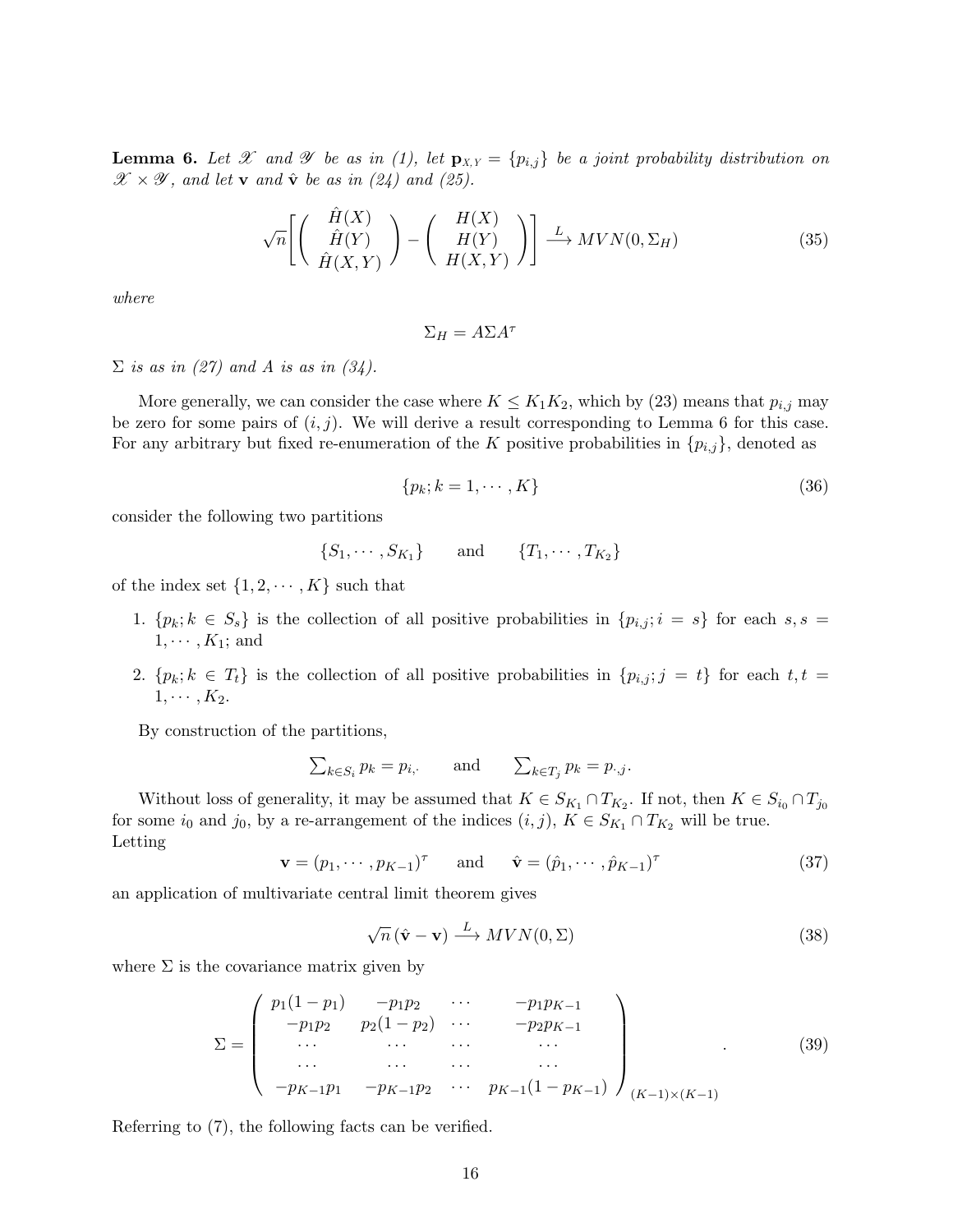$$
\frac{\partial G_{\mathbf{x}}}{\partial p_k} = \frac{\partial H(X)}{\partial p_k} = \begin{cases} \ln p_{K_1, \cdot} - \ln p_{i, \cdot} & \text{if } k \in S_i \neq S_{K_1} \\ 0 & \text{if } k \in S_{K_1} \end{cases} \tag{40}
$$

$$
\frac{\partial G_{\mathbf{Y}}}{\partial p_k} = \frac{\partial H(Y)}{\partial p_k} = \begin{cases} \ln p_{\cdot,K_2} - \ln p_{\cdot,j} & \text{if } k \in T_j \neq T_{K_2} \\ 0 & \text{if } k \in T_{K_2} \end{cases}
$$
(41)

$$
\frac{\partial G_{XY}}{\partial p_k} = \frac{\partial H(X, Y)}{\partial p_k} = \ln p_K - \ln p_k, \text{ for } 1 \le k \le K - 1.
$$
 (42)

For any arbitrary but fixed enumeration of the positive terms of  $\{p_{i,j}\}$  in (36), we can apply the multivariate delta method based on (38) to give the following lemma.

**Lemma 7.** Let X and Y be as in (1), let  $\mathbf{p}_{X,Y} = \{p_{i,j}\}\$  be a joint probability distribution on  $\mathscr{X} \times \mathscr{Y}$ , and let v and  $\hat{v}$  be as in (37).

$$
\sqrt{n}\left[\begin{pmatrix}\n\hat{H}(X) \\
\hat{H}(Y) \\
\hat{H}(X,Y)\n\end{pmatrix} - \begin{pmatrix}\nH(X) \\
H(Y) \\
H(X,Y)\n\end{pmatrix}\right] \xrightarrow{L} MVN(0,\Sigma_H)
$$
\n(43)

where

$$
\Sigma_H = A \Sigma A^\tau \tag{44}
$$

with  $\Sigma$  as in (39) and A is as in (34) according to (40), (41) and (42).

Note that

$$
MI(X,Y) = (1, 1, -1) \binom{H(X)}{H(Y)}{H(X,Y)}
$$

and let

$$
\widehat{MI}(X,Y) = (1,1,-1) \begin{pmatrix} \hat{H}(X) \\ \hat{H}(Y) \\ \hat{H}(X,Y) \end{pmatrix}
$$
(45)

be the plug-in estimator for mutual information. Then an application of the multivariate delta method based on (43) gives the following theorem.

Theorem 3. Suppose that

$$
\sigma^2 = (1, 1, -1)\Sigma(1, 1, -1)^\tau > 0 \tag{46}
$$

where  $\Sigma$  is as in (39). Then under the conditions of Lemma 7,

$$
\sqrt{n}(\widehat{MI} - MI) \xrightarrow{L} N(0, \sigma^2)
$$
\n(47)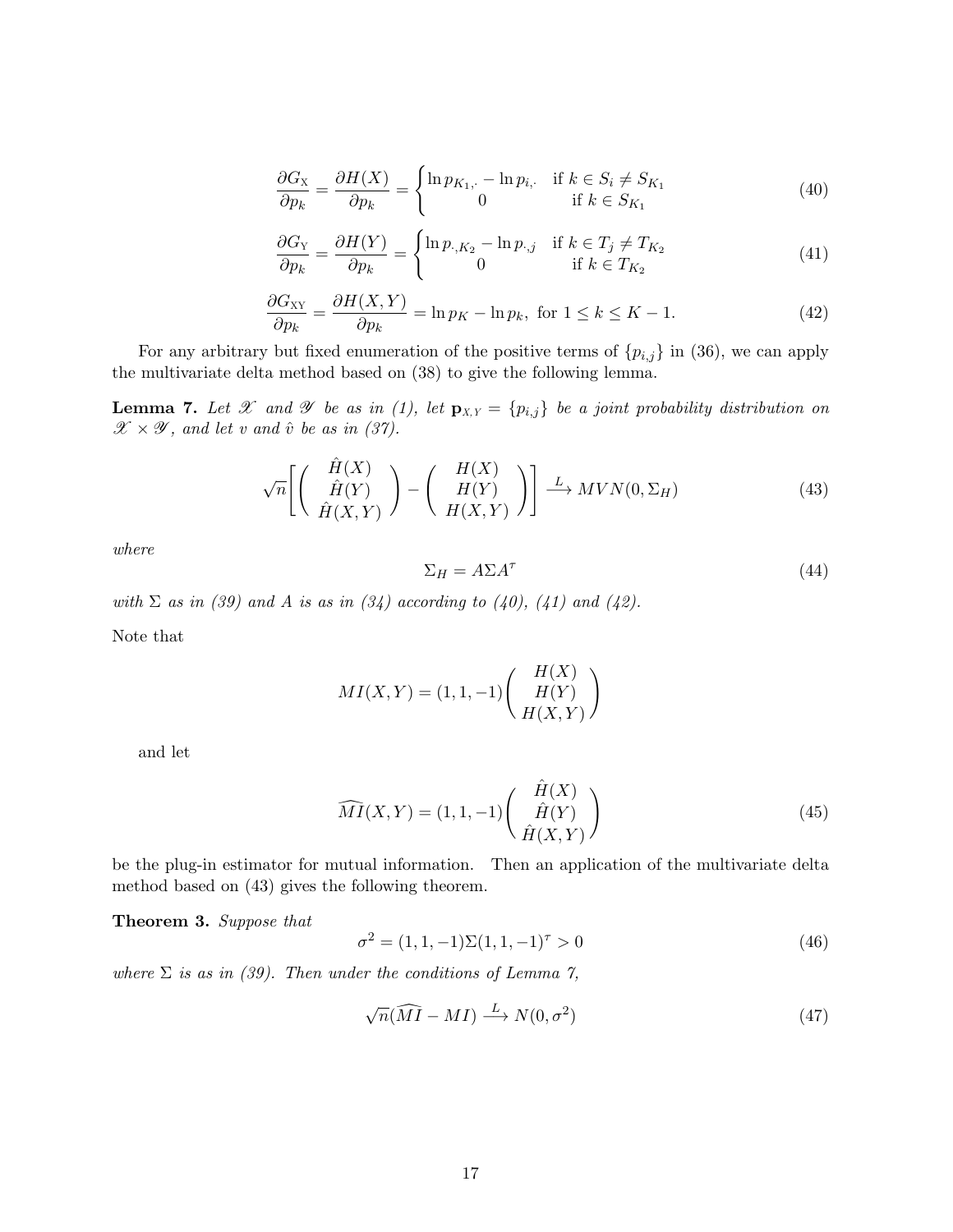Let

$$
\hat{\Sigma} = \Sigma(\hat{\mathbf{v}}) = \begin{pmatrix}\n\hat{p}_1(1-\hat{p}_1) & -\hat{p}_1\hat{p}_2 & \cdots & -\hat{p}_1\hat{p}_{K-1} \\
-\hat{p}_1\hat{p}_2 & \hat{p}_2(1-\hat{p}_2) & \cdots & -\hat{p}_2\hat{p}_{K-1} \\
\cdots & \cdots & \cdots & \cdots \\
-\hat{p}_{K-1}\hat{p}_1 & -\hat{p}_{K-1}\hat{p}_2 & \cdots & \hat{p}_{K-1}(1-\hat{p}_{K-1})\n\end{pmatrix}_{(K-1)\times(K-1)}\n\tag{48}
$$
\n
$$
\hat{A} = A(\hat{\mathbf{v}}) = \begin{pmatrix}\n\frac{\partial}{\partial p_1} G_X(\hat{\mathbf{v}}) & \cdots & \frac{\partial}{\partial p_{K-1}} G_X(\hat{\mathbf{v}}) \\
\frac{\partial}{\partial p_1} G_X(\hat{\mathbf{v}}) & \cdots & \frac{\partial}{\partial p_{K-1}} G_X(\hat{\mathbf{v}}) \\
\frac{\partial}{\partial p_1} G_{XY}(\hat{\mathbf{v}}) & \cdots & \frac{\partial}{\partial p_{K-1}} G_{XY}(\hat{\mathbf{v}})\n\end{pmatrix}_{3\times(K-1)}\n\tag{49}
$$
\n
$$
\hat{\Sigma}_H = \hat{A}\hat{\Sigma}\hat{A}^\tau
$$
\n(50)

$$
\hat{\sigma}^2 = (1, 1, -1)\hat{\Sigma}_H (1, 1, -1)^\tau \tag{51}
$$

Having shown the above lemma and theorem, we are now at the point where we can show the asymptotic normality of the estimators for  $\kappa$ ,  $\kappa_2$  and  $\kappa_3$ . For this purpose, consider the following functions, with the same domain:  $0 < x_1 < \infty$ ,  $0 < x_2 < \infty$  and  $0 < x_3 < \infty$ .

$$
\kappa(x_1, x_2, x_3) = \frac{x_1 + x_2}{x_3} - 1,
$$
  
\n
$$
\kappa_2(x_1, x_2, x_3) = \frac{x_1 + x_2 - x_3}{\sqrt{x_1 x_2}},
$$
  
\n
$$
\kappa_3(x_1, x_2, x_3) = 2\left(1 - \frac{x_3}{x_1 + x_2}\right).
$$

The gradients of these functions are, respectively

$$
g_{\kappa}(x_1, x_2, x_3) = \left(\frac{1}{x_3}, \frac{1}{x_3}, -\frac{x_1 + x_2}{x_3^2}\right)^{\tau},
$$
  
\n
$$
g_{\kappa_2}(x_1, x_2, x_3) = \left(\frac{1}{(x_1 x_2)^{1/2}} - \frac{x_2 (x_1 + x_2 - x_3)}{2 (x_1 x_2)^{3/2}}, \frac{1}{(x_1 x_2)^{1/2}} - \frac{x_1 (x_1 + x_2 - x_3)}{2 (x_1 x_2)^{3/2}}, -\frac{1}{\sqrt{x_1 x_2}}\right)^{\tau},
$$
  
\n
$$
g_{\kappa_3}(x_1, x_2, x_3) = \left(-\frac{2x_3}{(x_1 + x_2)^2}, -\frac{2x_3}{(x_1 + x_2)^2}, -\frac{2}{x_1 + x_2}, \right)^{\tau}.
$$

Let the following be the plug-in estimators ( $MLE$ s) of  $\kappa$ ,  $\kappa_2$  and  $\kappa_3$ .

$$
\hat{\kappa} = \frac{\hat{H}(X) + \hat{H}(Y)}{\hat{H}(X, Y)} - 1 = \frac{\hat{H}(X) + \hat{H}(Y) - \hat{H}(X, Y)}{\hat{H}(X, Y)},
$$
\n(52)

$$
\hat{\kappa}_2 = \frac{\hat{H}(X) + \hat{H}(Y) - \hat{H}(X, Y)}{\sqrt{\hat{H}(X)\hat{H}(Y)}},
$$
\n(53)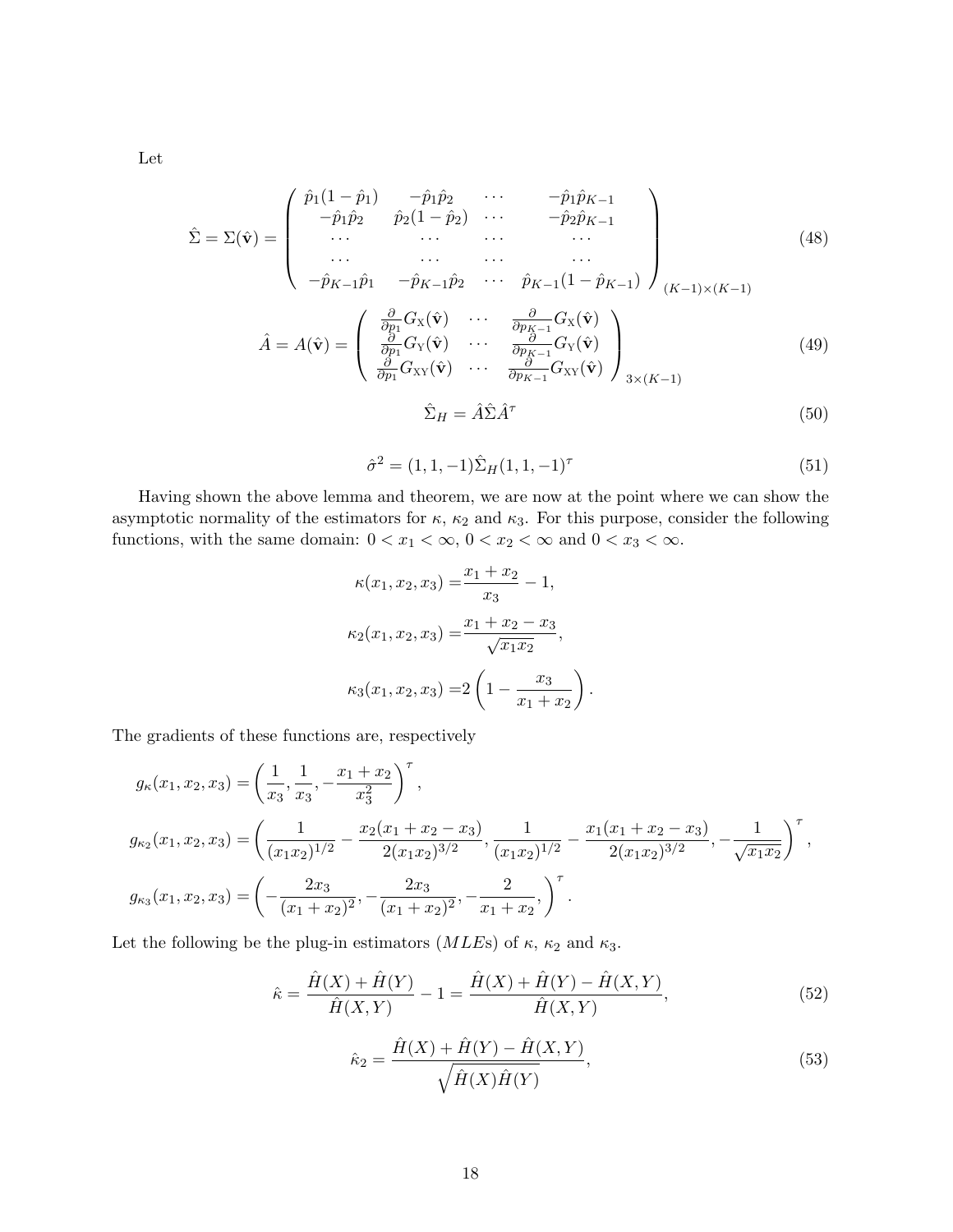$$
\hat{\kappa}_3 = 2\left(1 - \frac{\hat{H}(X, Y)}{\hat{H}(X) + \hat{H}(Y)}\right) = \frac{\hat{H}(X) + \hat{H}(Y) - \hat{H}(X, Y)}{(\hat{H}(X) + \hat{H}(Y))/2}.
$$
\n(54)

Here, we can apply the multivariate delta method directly using (43) to obtain the following theorem.

Theorem 4. Under the conditions of Lemma 7,

1. 
$$
\sqrt{n}(\hat{\kappa} - \kappa) \xrightarrow{L} N(0, \sigma_{\hat{\kappa}}^2),
$$
  
\n2.  $\sqrt{n}(\hat{\kappa}_2 - \kappa_2) \xrightarrow{L} N(0, \sigma_{\hat{\kappa}_2}^2),$   
\n3.  $\sqrt{n}(\hat{\kappa}_3 - \kappa_3) \xrightarrow{L} N(0, \sigma_{\hat{\kappa}_3}^2),$ 

where

$$
\sigma_{\hat{\kappa}}^2 = g_{\kappa}^{\tau}(H(X), H(Y), H(X, Y)) \Sigma_{H} g_{\kappa}(H(X), H(Y), H(X, Y)),
$$
  
\n
$$
\sigma_{\hat{\kappa}_2}^2 = g_{\kappa_2}^{\tau}(H(X), H(Y), H(X, Y)) \Sigma_{H} g_{\kappa_2}(H(X), H(Y), H(X, Y)),
$$
  
\n
$$
\sigma_{\hat{\kappa}_3}^2 = g_{\kappa_3}^{\tau}(H(X), H(Y), H(X, Y)) \Sigma_{H} g_{\kappa_3}(H(X), H(Y), H(X, Y)).
$$

with  $\Sigma_H$  is as in (44).

**Corollary 3.** Under the conditions of Theorem  $\lambda$ ,

1. 
$$
\frac{\sqrt{n}(\hat{\kappa} - \kappa)}{\hat{\sigma}_{\hat{\kappa}}} \xrightarrow{L} N(0, 1),
$$
  
2. 
$$
\frac{\sqrt{n}(\hat{\kappa}_2 - \kappa_2)}{\hat{\sigma}_{\hat{\kappa}_2}} \xrightarrow{L} N(0, 1),
$$
  
3. 
$$
\frac{\sqrt{n}(\hat{\kappa}_3 - \kappa_3)}{\hat{\sigma}_{\hat{\kappa}_3}} \xrightarrow{L} N(0, 1),
$$

where  $\hat{\Sigma}_H$  is such that every  $p_{i,j}$  in  $\Sigma_H$  is substituted by  $\hat{p}_{i,j}$  and

$$
\hat{\sigma}_{\hat{\kappa}}^2 = g_{\kappa}^{\tau}(\hat{H}(X), \hat{H}(Y), \hat{H}(X, Y)) \hat{\Sigma}_{H} g_{\kappa}(\hat{H}(X), \hat{H}(Y), \hat{H}(X, Y)), \n\hat{\sigma}_{\hat{\kappa}_2}^2 = g_{\kappa_2}^{\tau}(\hat{H}(X), \hat{H}(Y), \hat{H}(X, Y)) \hat{\Sigma}_{H} g_{\kappa_2}(\hat{H}(X), \hat{H}(Y), \hat{H}(X, Y)), \n\hat{\sigma}_{\hat{\kappa}_3}^2 = g_{\kappa_3}^{\tau}(\hat{H}(X), \hat{H}(Y), \hat{H}(X, Y)) \hat{\Sigma}_{H} g_{\kappa_3}(\hat{H}(X), \hat{H}(Y), \hat{H}(X, Y)).
$$

Finding the asymptotic distributions for  $\kappa_1$  and  $\kappa_4$  turns out to be a bit more complex than in the other cases. This is because of the sharp edge that occurs for both of these indices where  $H(X) = H(Y)$ , and so the respective gradients are different depending on whether  $H(X) < H(Y)$ or  $H(X) > H(Y)$ . Let us define the following functions for  $x_1, x_2$ , and  $x_3$  with the constraints that  $0 < x_1 \leq x_3 < \infty$  and  $0 < x_2 \leq x_3 < \infty$ .

$$
\kappa_1(x_1, x_2, x_3) = \begin{cases} \frac{x_1 + x_2 - x_3}{x_1} & x_1 < x_2\\ \frac{x_1 + x_2 - x_3}{x_2} & x_1 > x_2\\ \frac{x_1 + x_2 - x_3}{(x_1 + x_2)/2} = 2\left(1 - \frac{x_3}{x_1 + x_2}\right) & x_1 = x_2 \end{cases}
$$
(55)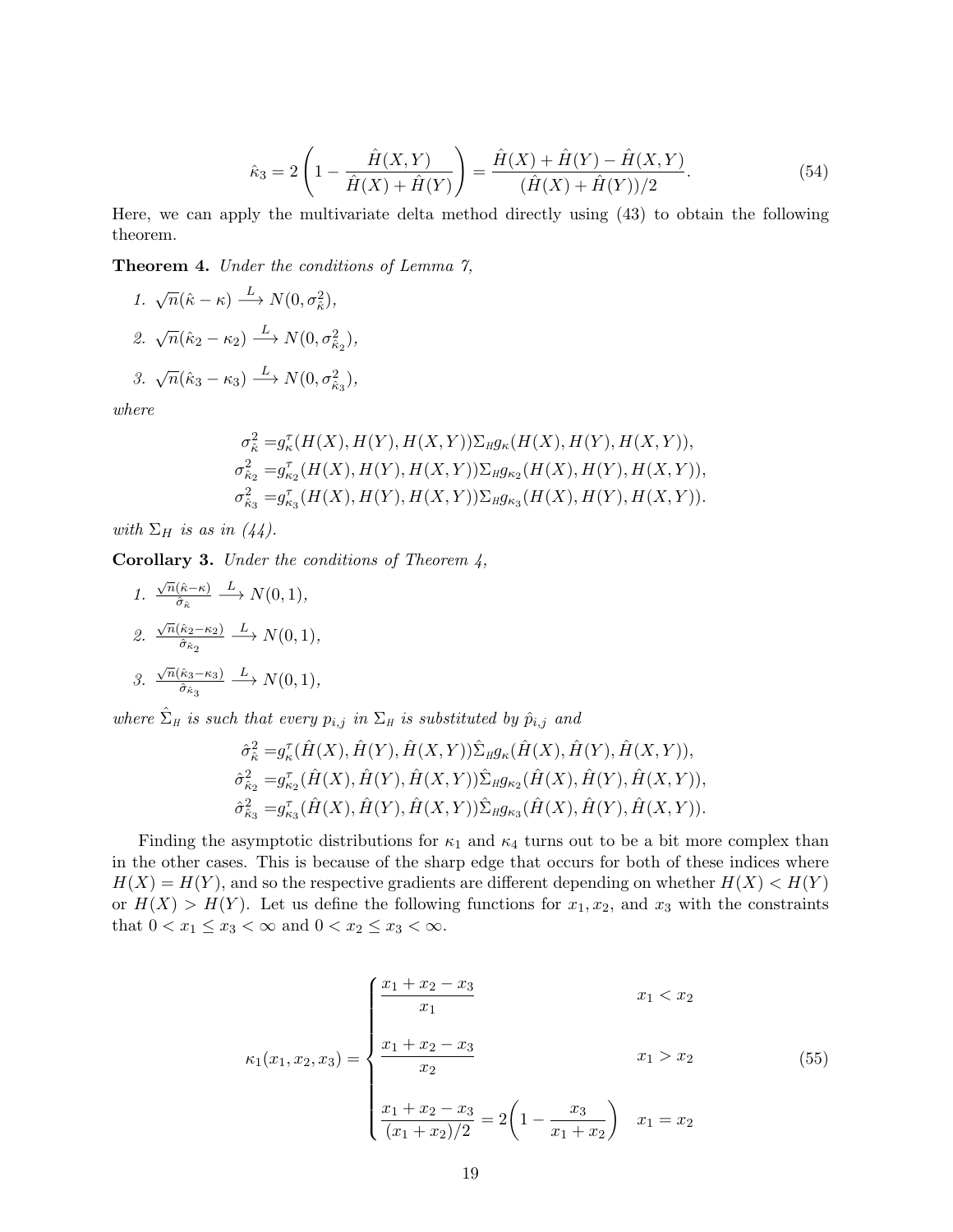$$
\kappa_4(x_1, x_2, x_3) = \begin{cases} \frac{x_1 + x_2 - x_3}{x_1} & x_1 > x_2\\ \frac{x_1 + x_2 - x_3}{x_2} & x_1 < x_2\\ \frac{x_1 + x_2 - x_3}{(x_1 + x_2)/2} = 2\left(1 - \frac{x_3}{x_1 + x_2}\right) & x_1 = x_2 \end{cases}
$$
(56)

Note that (55) and (56) are equivalent to the following:

$$
\kappa_1(x_1, x_2, x_3) = \frac{x_1 + x_2 - x_3}{\min\{x_1, x_2\}}
$$

$$
\kappa_4(x_1, x_2, x_3) = \frac{x_1 + x_2 - x_3}{\max\{x_1, x_2\}}
$$

The gradients of these functions are, respectively

$$
g_{\kappa_1, x_1 < x_2}(x_1, x_2, x_3) = \left(\frac{x_3 - x_2}{x_1^2}, \frac{1}{x_1}, -\frac{1}{x_1}\right)^{\tau}
$$
\n
$$
g_{\kappa_1, x_1 > x_2}(x_1, x_2, x_3) = \left(\frac{1}{x_2}, \frac{x_3 - x_1}{x_2^2}, -\frac{1}{x_2}\right)^{\tau}
$$
\n
$$
g_{\kappa_4, x_1 < x_2}(x_1, x_2, x_3) = \left(\frac{1}{x_2}, \frac{x_3 - x_1}{x_2^2}, -\frac{1}{x_2}\right)^{\tau}
$$
\n
$$
g_{\kappa_4, x_1 > x_2}(x_1, x_2, x_3) = \left(\frac{x_3 - x_2}{x_1^2}, \frac{1}{x_1}, -\frac{1}{x_1}\right)^{\tau}
$$

Let the following be the plug-in estimators (MLEs) of  $\kappa_1$  and  $\kappa_4.$ 

$$
\hat{\kappa}_1 = \frac{\hat{H}(X) + \hat{H}(Y) - \hat{H}(X, Y)}{\min{\{\hat{H}(X), \hat{H}(Y)\}}},\tag{57}
$$

$$
\hat{\kappa}_4 = \frac{\hat{H}(X) + \hat{H}(Y) - \hat{H}(X, Y)}{\max\{\hat{H}(X), \hat{H}(Y)\}},
$$
\n(58)

**Theorem 5.** Suppose  $H(X) \neq H(Y)$ . Then under the conditions of Lemma 7,

1.  $\sqrt{n}(\hat{\kappa}_1 - \kappa_1) \stackrel{L}{\longrightarrow} N(0, \sigma_{\hat{\kappa}_1}^2),$ 2.  $\sqrt{n}(\hat{\kappa}_4 - \kappa_4) \stackrel{L}{\longrightarrow} N(0, \sigma_{\hat{\kappa}_4}^2)$ 

where, if  $H(X) < H(Y)$ ,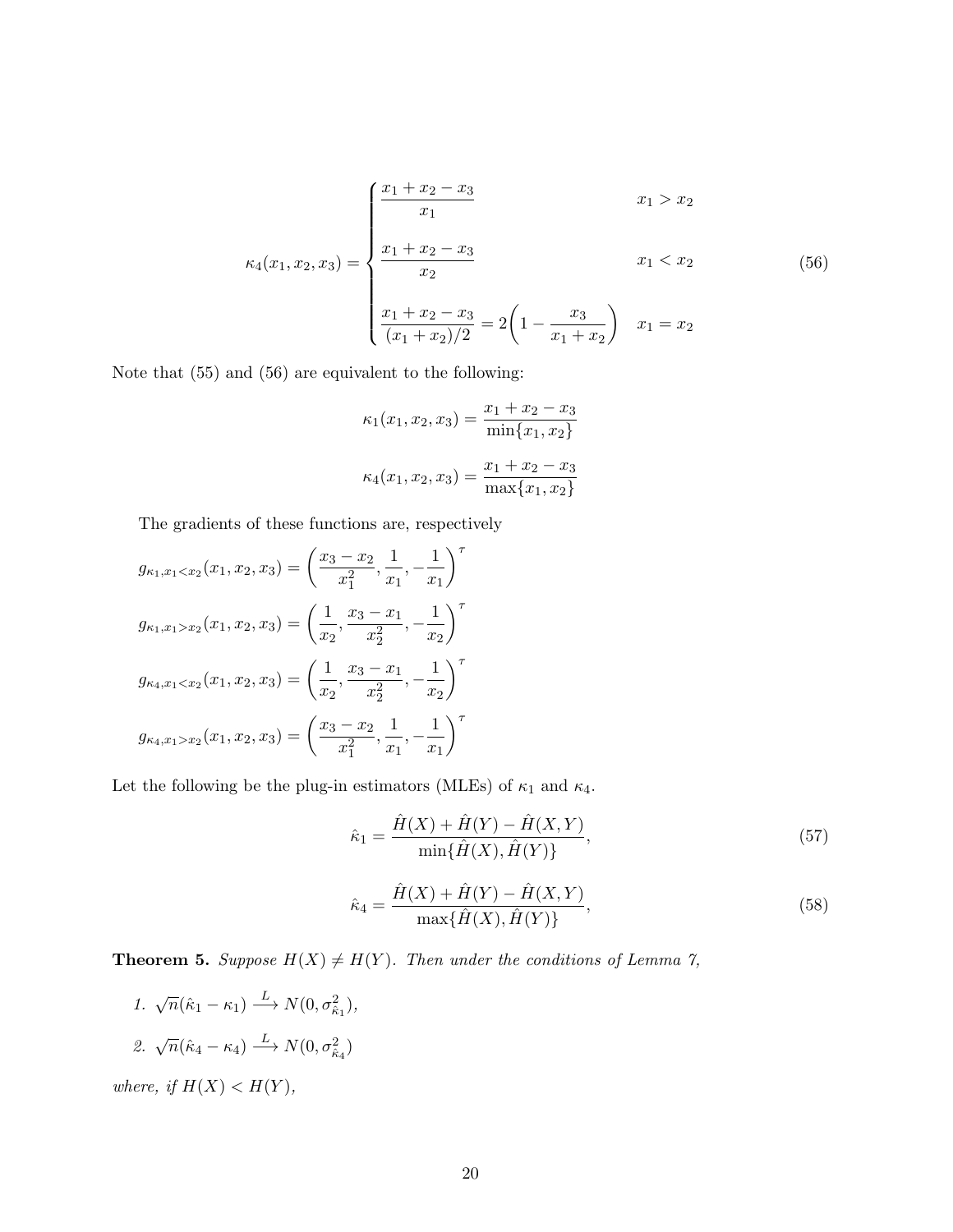$$
\sigma_{\hat{\kappa}_1}^2 = g_{\kappa_1, x_1 < x_2}^{\tau}(H(X), H(Y), H(X, Y)) \Sigma_H g_{\kappa_1, x_1 < x_2}(H(X), H(Y), H(X, Y)),
$$
  

$$
\sigma_{\hat{\kappa}_4}^2 = g_{\kappa_4, x_1 < x_2}^{\tau}(H(X), H(Y), H(X, Y)) \Sigma_H g_{\kappa_4, x_1 < x_2}(H(X), H(Y), H(X, Y))
$$

and if  $H(X) > H(Y)$ , then

$$
\sigma_{\hat{\kappa}_1}^2 = g_{\kappa_1, x_1 > x_2}^{\tau}(H(X), H(Y), H(X, Y)) \Sigma_H g_{\kappa_1, x_1 > x_2}(H(X), H(Y), H(X, Y)),
$$
  

$$
\sigma_{\hat{\kappa}_4}^2 = g_{\kappa_4, x_1 > x_2}^{\tau}(H(X), H(Y), H(X, Y)) \Sigma_H g_{\kappa_4, x_1 > x_2}(H(X), H(Y), H(X, Y))
$$

with  $\Sigma_H$  is as in (44).

Corollary 4. Under the conditions of Theorem 5,

1. 
$$
\frac{\sqrt{n}(\hat{\kappa}_1 - \kappa_1)}{\hat{\sigma}_{\hat{\kappa}_1}} \xrightarrow{L} N(0, 1),
$$
  
2. 
$$
\frac{\sqrt{n}(\hat{\kappa}_4 - \kappa_4)}{\hat{\sigma}_{\hat{\kappa}_4}} \xrightarrow{L} N(0, 1)
$$

where  $\hat{\Sigma}_H$  is such that every  $p_{i,j}$  in  $\Sigma_H$  is substituted by  $\hat{p}_{i,j}$ . If  $H(X) < H(Y)$ ,

$$
\hat{\sigma}_{\hat{\kappa}_1}^2 = g_{\kappa_1, x_1 < x_2}^{\tau}(\hat{H}(X), \hat{H}(Y), \hat{H}(X, Y)) \hat{\Sigma}_H g_{\kappa_1, x_1 < x_2}(\hat{H}(X), \hat{H}(Y), \hat{H}(X, Y)), \n\hat{\sigma}_{\hat{\kappa}_4}^2 = g_{\kappa_4, x_1 < x_2}^{\tau}(\hat{H}(X), \hat{H}(Y), \hat{H}(X, Y)) \hat{\Sigma}_H g_{\kappa_4, x_1 < x_2}(\hat{H}(X), \hat{H}(Y), \hat{H}(X, Y)).
$$

and if  $H(X) > H(Y)$ ,

$$
\hat{\sigma}_{\hat{\kappa}_1}^2 = g_{\kappa_1, x_1 > x_2}^{\tau}(\hat{H}(X), \hat{H}(Y), \hat{H}(X, Y)) \hat{\Sigma}_H g_{\kappa_1, x_1 > x_2}(\hat{H}(X), \hat{H}(Y), \hat{H}(X, Y)), \n\hat{\sigma}_{\hat{\kappa}_4}^2 = g_{\kappa_4, x_1 > x_2}^{\tau}(\hat{H}(X), \hat{H}(Y), \hat{H}(X, Y)) \hat{\Sigma}_H g_{\kappa_4, x_1 > x_2}(\hat{H}(X), \hat{H}(Y), \hat{H}(X, Y)).
$$

## Estimation and Asymptotic Normality from Turing's Perspective

As an alternative to the plug-in estimators, there are a set of estimators of  $\kappa$ ,  $\kappa_1$ ,  $\kappa_2$ ,  $\kappa_3$  and  $\kappa_4$ that approach the problem through the perspective of Alan Turing. Let

$$
Z_{1,v} = \frac{n^{1+v}[n - (1+v)]!}{n!} \sum_{k \le 1} \left[ \hat{p}_k \prod_{j=0}^{v-1} \left(1 - \hat{p}_k - \frac{j}{n}\right) \right]
$$

Then an estimator of entropy based on Turing's perspective is

$$
\hat{H}_z = \sum_{v=1}^{n-1} \frac{1}{v} Z_{1,v}
$$
\n(59)

This naturally extends to an estimator of mutual information based on Turing's perspective.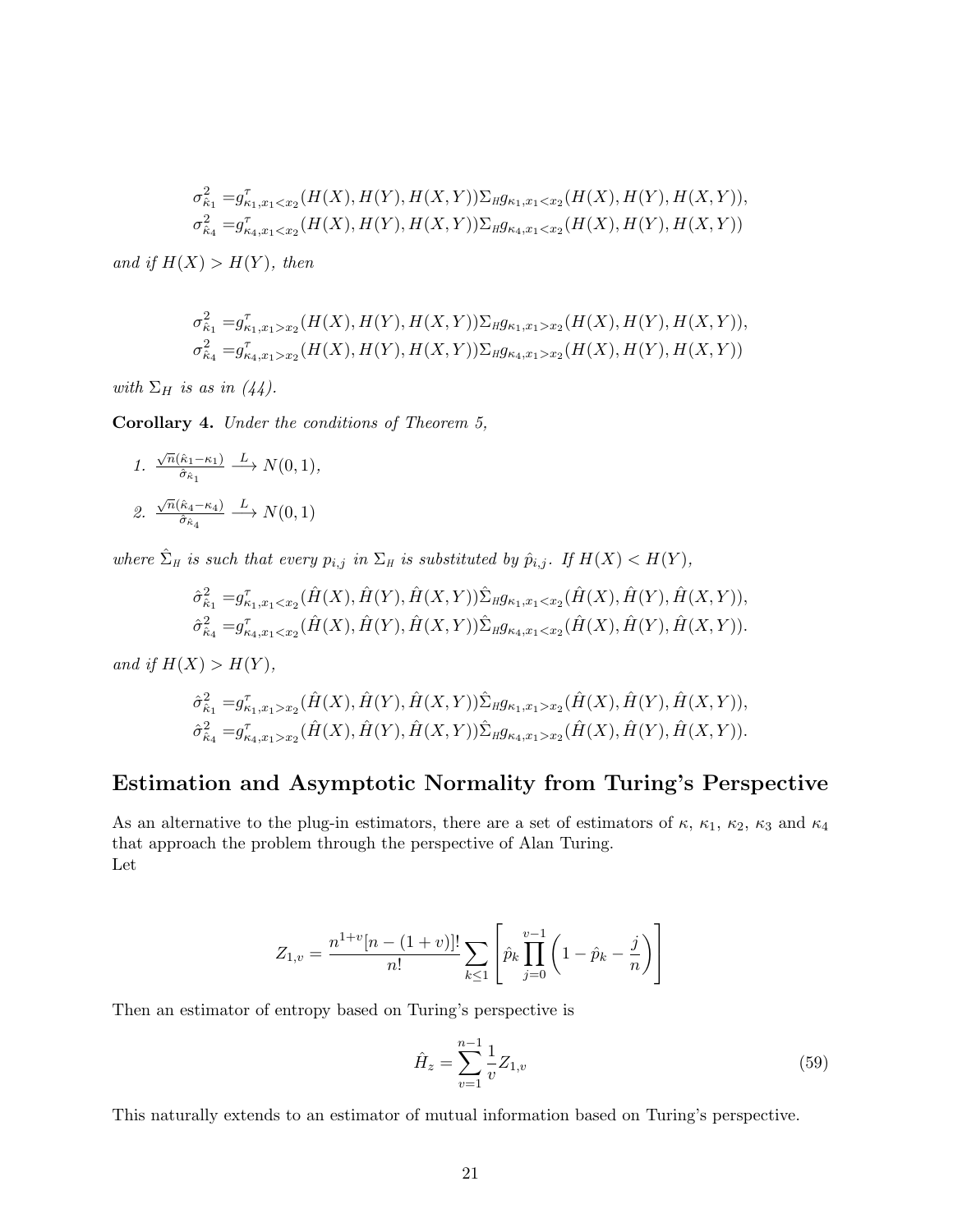$$
\widehat{MI}_z(X,Y) = \hat{H}_z(X) + \hat{H}_z(Y) - \hat{H}_z(X,Y) = \sum_{v=1}^{n-1} \frac{1}{v} \left\{ \frac{n^{v+1}[n-(v+1)]!}{n!} \sum_{i=1}^{K_1} \left[ \hat{p}_{i,\cdot} \prod_{k=0}^{v-1} \left( 1 - \hat{p}_{i,\cdot} - \frac{k}{n} \right) \right] \right\}
$$
  
+ 
$$
\sum_{v=1}^{n-1} \frac{1}{v} \left\{ \frac{n^{v+1}[n-(v+1)]!}{n!} \sum_{j=1}^{K_2} \left[ \hat{p}_{\cdot,j} \prod_{k=0}^{v-1} \left( 1 - \hat{p}_{\cdot,j} - \frac{k}{n} \right) \right] \right\}
$$
  
- 
$$
\sum_{v=1}^{n-1} \frac{1}{v} \left\{ \frac{n^{v+1}[n-(v+1)]!}{n!} \sum_{i=1}^{K_1} \sum_{j=1}^{K_2} \left[ \hat{p}_{i,j} \prod_{k=0}^{v-1} \left( 1 - \hat{p}_{i,j} - \frac{k}{n} \right) \right] \right\}
$$
  
(60)

Corollary 5. Under the conditions of Lemma 7,

$$
\sqrt{n}\left[\begin{pmatrix}\n\hat{H}_z(X) \\
\hat{H}_z(Y) \\
\hat{H}_z(X,Y)\n\end{pmatrix} - \begin{pmatrix}\nH(X) \\
H(Y) \\
H(X,Y)\n\end{pmatrix}\right] \xrightarrow{L} MVN(0,\Sigma_H)
$$
\n(61)

where

$$
\Sigma_H = A\Sigma A^\tau
$$

with  $\Sigma$  as in (39) and A is as in (34) according to (40), (41) and (42).

**Lemma 8.** Suppose  $\{p_k\}$  is a non-uniform distribution on  $\mathcal{L} = \{\ell_k\}$ . Then

$$
\sqrt{n}\left(\hat{H}_z - \hat{H}\right) \xrightarrow{p} 0 \tag{62}
$$

 $\big)$ 

From this we can also derive the asymptotic normality of  $\sqrt{n} \left( \widehat{M} I_z - MI \right)$ . Note that

$$
\sqrt{n}\left(\widehat{M}I_z - \widehat{M}I\right) = \sqrt{n}\left(\hat{H}_z(X) - \hat{H}(X)\right) \n+ \sqrt{n}\left(\hat{H}_z(Y) - \hat{H}(Y)\right) \n- \sqrt{n}\left(\hat{H}_z(X,Y) - \hat{H}(X,Y)\right)
$$

By Lemma 8, each of the three additive terms in the above equation converge to zero in probability. This means that  $\sqrt{n} \left( \widehat{M} I_z - \widehat{M} I \right) \stackrel{p}{\longrightarrow} 0$ . Applying Slutsky's Theorem and Theorem 3 immediately gives the following theorem.

**Theorem 6.** Suppose that  $X$  and  $Y$  are not independent. Under the conditions of Theorem 3,

$$
\sqrt{n}\left(\widehat{MI}_z - MI\right) \stackrel{L}{\longrightarrow} N(0, \sigma^2)
$$
\n(63)

where  $\sigma$  is as in (46).

We can directly apply Theorem 6 and Slutsky's Theorem to give the following corollary.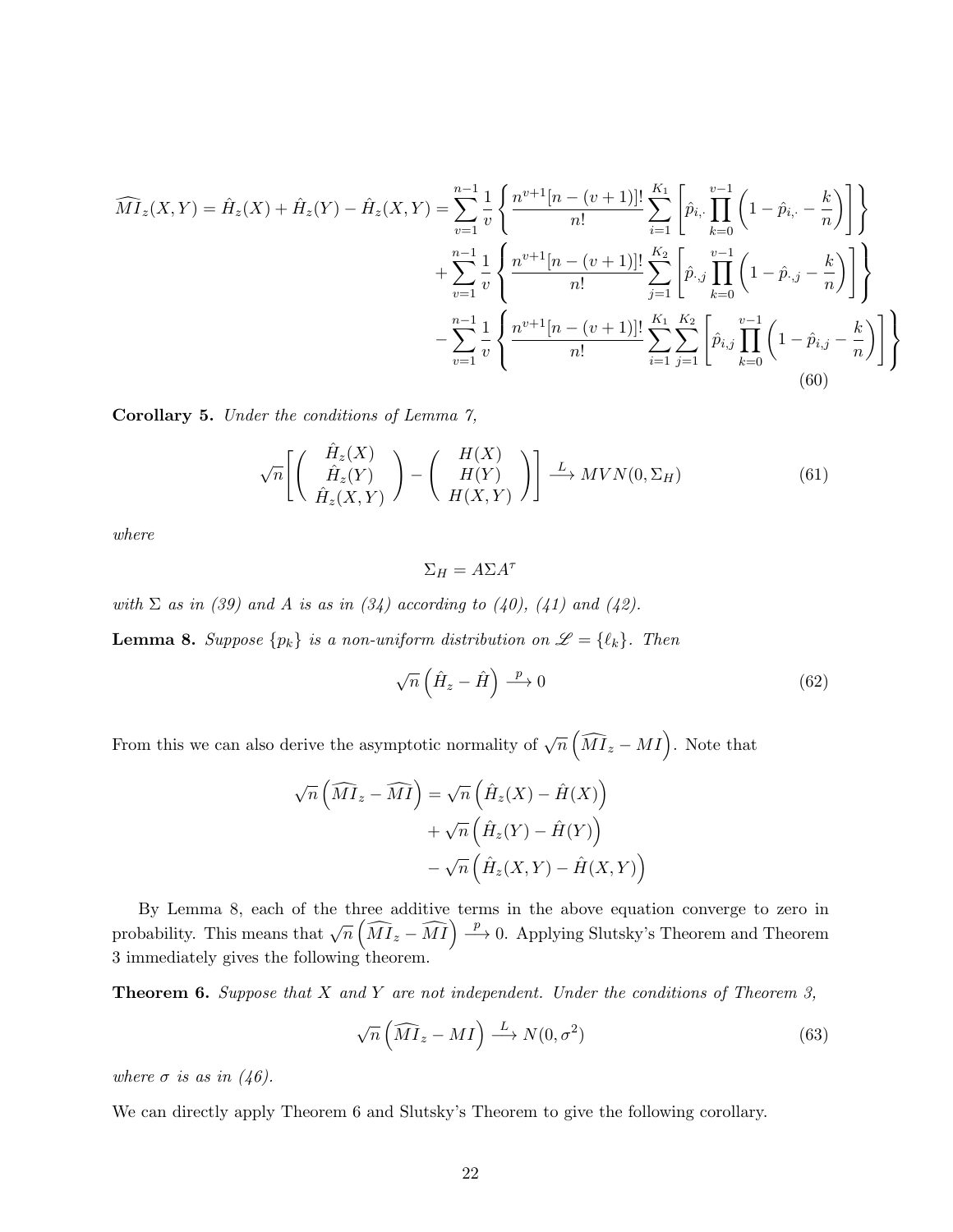Corollary 6. Under the conditions of Theorem 6,

$$
\frac{\sqrt{n}\left(\widehat{MI}_z - MI\right)}{\widehat{\sigma}} \xrightarrow{L} N(0, 1) \tag{64}
$$

where  $\hat{\sigma}$  is as given in (51).

Let  $\hat{H}_z(X), H_z(Y)$  and  $\hat{H}_z(X,Y)$  be as in (59). Let

$$
\hat{\kappa}_z = \frac{\hat{H}_z(X) + \hat{H}_z(Y) - \hat{H}_z(X, Y)}{\hat{H}_z(X, Y)}
$$
\n(65)

$$
\hat{\kappa}_{1z} = \frac{\hat{H}_z(X) + \hat{H}_z(Y) - \hat{H}_z(X, Y)}{\min{\{\hat{H}_z(X), \hat{H}_z(Y)\}}}
$$
(66)

$$
\hat{\kappa}_{2z} = \frac{\hat{H}_z(X) + \hat{H}_z(Y) - \hat{H}_z(X, Y)}{\sqrt{\hat{H}_z(X)\hat{H}_z(Y)}}
$$
(67)

$$
\kappa_{3z} = \frac{\hat{H}_z(X) + \hat{H}_z(Y) - \hat{H}_z(X,Y)}{(\hat{H}_z(X) + \hat{H}_z(Y))/2}
$$
(68)

$$
\hat{\kappa}_{4z} = \frac{\hat{H}_z(X) + \hat{H}_z(Y) - \hat{H}_z(X, Y)}{\max{\{\hat{H}_z(X), \hat{H}_z(Y)\}}}
$$
(69)

Theorem 7. Under the conditions of Corollary 5,

1.  $\sqrt{n}(\hat{\kappa}_z - \kappa) \stackrel{L}{\longrightarrow} N(0, \sigma_{\hat{\kappa}_z}^2),$ 2.  $\sqrt{n}(\hat{\kappa}_{2z} - \kappa_2) \stackrel{L}{\longrightarrow} N(0, \sigma_{\hat{\kappa}_{2z}}^2),$ 3.  $\sqrt{n}(\hat{\kappa}_{3z} - \kappa_3) \stackrel{L}{\longrightarrow} N(0, \sigma_{\hat{\kappa}_{3z}}^2),$ 

where

$$
\sigma_{\hat{\kappa}_z}^2 = g_{\kappa}^{\tau}(H(X), H(Y), H(X, Y)) \Sigma_{H} g_{\kappa}(H(X), H(Y), H(X, Y)),
$$
  
\n
$$
\sigma_{\hat{\kappa}_{2z}}^2 = g_{\kappa_2}^{\tau}(H(X), H(Y), H(X, Y)) \Sigma_{H} g_{\kappa_2}(H(X), H(Y), H(X, Y)),
$$
  
\n
$$
\sigma_{\hat{\kappa}_{3z}}^2 = g_{\kappa_3}^{\tau}(H(X), H(Y), H(X, Y)) \Sigma_{H} g_{\kappa_3}(H(X), H(Y), H(X, Y)).
$$

with  $\Sigma_H$  is as in (44).

Corollary 7. Under the conditions of Theorem 7,

1. 
$$
\frac{\sqrt{n}(\hat{\kappa}_z - \kappa)}{\hat{\sigma}_{\hat{\kappa}_z}} \xrightarrow{L} N(0, 1),
$$
  
2. 
$$
\frac{\sqrt{n}(\hat{\kappa}_{2z} - \kappa_2)}{\hat{\sigma}_{\hat{\kappa}_{2z}}} \xrightarrow{L} N(0, 1),
$$
  
3. 
$$
\frac{\sqrt{n}(\hat{\kappa}_{3z} - \kappa_3)}{\hat{\sigma}_{\hat{\kappa}_{3z}}} \xrightarrow{L} N(0, 1),
$$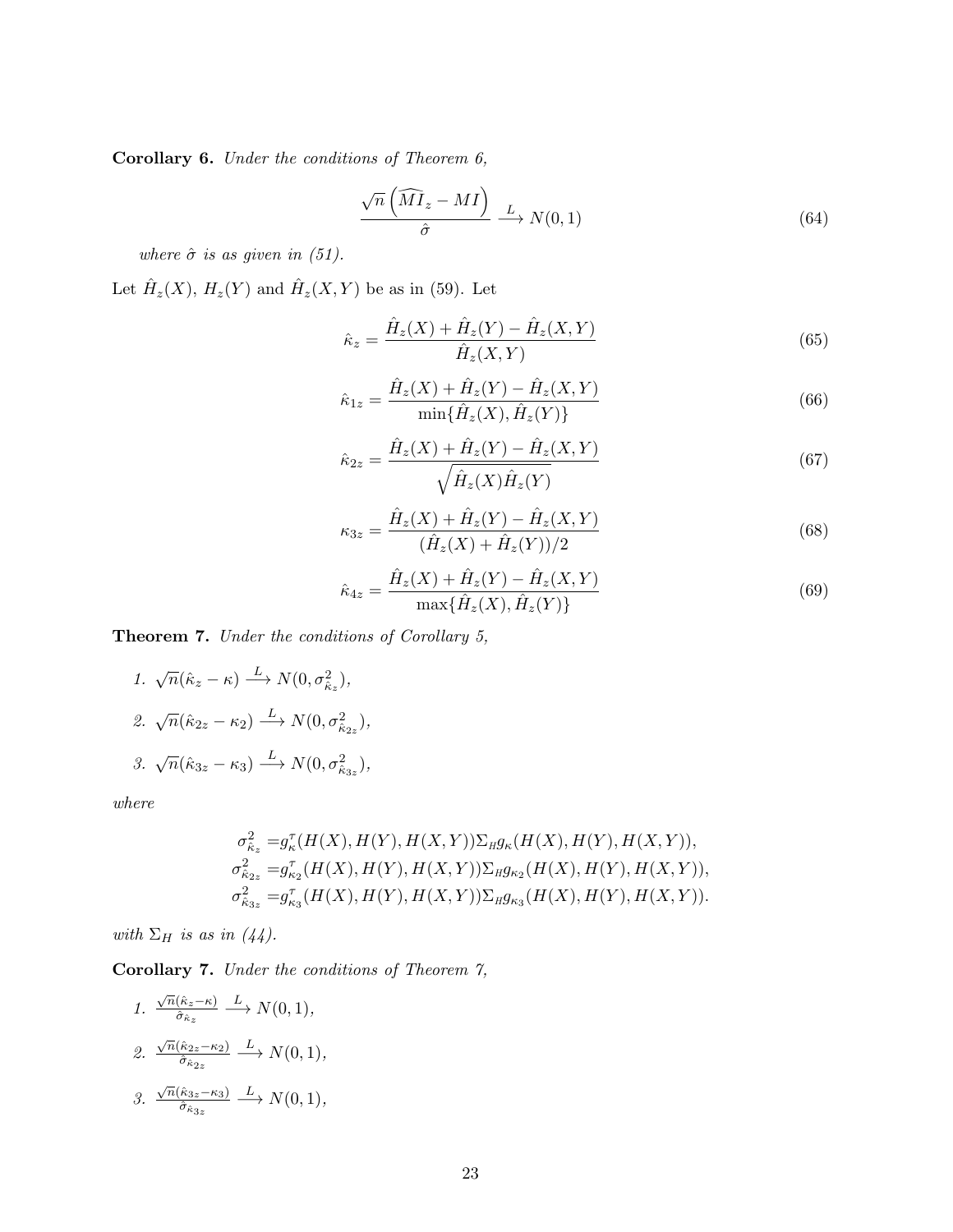where  $\hat{\Sigma}_H$  is such that every  $p_{i,j}$  in  $\Sigma_H$  is substituted by  $\hat{p}_{i,j}$  and

$$
\hat{\sigma}_{\hat{\kappa}_z}^2 = g_{\kappa}^{\tau}(\hat{H}_z(X), \hat{H}_z(Y), \hat{H}_z(X, Y)) \hat{\Sigma}_{H} g_{\kappa}(\hat{H}_z(X), \hat{H}_z(Y), \hat{H}_z(X, Y)), \n\hat{\sigma}_{\hat{\kappa}_{2z}}^2 = g_{\kappa_2}^{\tau}(\hat{H}_z(X), \hat{H}_z(Y), \hat{H}_z(X, Y)) \hat{\Sigma}_{H} g_{\kappa_2}(\hat{H}_z(X), \hat{H}_z(Y), \hat{H}_z(X, Y)), \n\hat{\sigma}_{\hat{\kappa}_{3z}}^2 = g_{\kappa_3}^{\tau}(\hat{H}_z(X), \hat{H}_z(Y), \hat{H}_z(X, Y)) \hat{\Sigma}_{H} g_{\kappa_3}(\hat{H}_z(X), \hat{H}_z(Y), \hat{H}_z(X, Y)).
$$

**Theorem 8.** Suppose  $H(X) \neq H(Y)$ . Then under the conditions of Corollary 5,

1. 
$$
\sqrt{n}(\hat{\kappa}_{1z} - \kappa_1) \xrightarrow{L} N(0, \sigma_{\hat{\kappa}_{1z}}^2),
$$
  
\n2.  $\sqrt{n}(\hat{\kappa}_{4z} - \kappa_4) \xrightarrow{L} N(0, \sigma_{\hat{\kappa}_{4z}}^2)$ 

where, if  $H(X) < H(Y)$ ,

$$
\sigma_{\hat{\kappa}_{1z}}^{2} = g_{\kappa_{1},x_{1} < x_{2}}^{T}(H(X),H(Y),H(X,Y))\Sigma_{H}g_{\kappa_{1},x_{1} < x_{2}}(H(X),H(Y),H(X,Y)),
$$
  

$$
\sigma_{\hat{\kappa}_{4z}}^{2} = g_{\kappa_{4},x_{1} < x_{2}}^{T}(H(X),H(Y),H(X,Y))\Sigma_{H}g_{\kappa_{4},x_{1} < x_{2}}(H(X),H(Y),H(X,Y))
$$

and if  $H(X) > H(Y)$ , then

$$
\sigma_{\hat{\kappa}_{1z}}^{2} = g_{\kappa_{1},x_{1} > x_{2}}^{T}(H(X),H(Y),H(X,Y))\Sigma_{H}g_{\kappa_{1},x_{1} > x_{2}}(H(X),H(Y),H(X,Y)),
$$
  

$$
\sigma_{\hat{\kappa}_{4z}}^{2} = g_{\kappa_{4},x_{1} > x_{2}}^{T}(H(X),H(Y),H(X,Y))\Sigma_{H}g_{\kappa_{4},x_{1} > x_{2}}(H(X),H(Y),H(X,Y))
$$

with  $\Sigma_H$  is as in (44).

Corollary 8. Under the conditions of Theorem 8,

1. 
$$
\frac{\sqrt{n}(\hat{\kappa}_{1z}-\kappa_{1})}{\hat{\sigma}_{\hat{\kappa}_{1z}}} \xrightarrow{L} N(0,1),
$$
  
2. 
$$
\frac{\sqrt{n}(\hat{\kappa}_{4z}-\kappa_{4})}{\hat{\sigma}_{\hat{\kappa}_{4z}}} \xrightarrow{L} N(0,1)
$$

where  $\hat{\Sigma}_H$  is such that every  $p_{i,j}$  in  $\Sigma_H$  is substituted by  $\hat{p}_{i,j}$ . If  $H(X) < H(Y)$ ,

$$
\hat{\sigma}_{\hat{\kappa}_{1z}}^{2} = g_{\kappa_{1},x_{1} < x_{2}}^{T}(\hat{H}_{z}(X),\hat{H}_{z}(Y),\hat{H}_{z}(X,Y))\hat{\Sigma}_{H}g_{\kappa_{1},x_{1} < x_{2}}(\hat{H}_{z}(X),\hat{H}_{z}(Y),\hat{H}_{z}(X,Y)),\hat{\sigma}_{\hat{\kappa}_{4z}}^{2} = g_{\kappa_{4},x_{1} < x_{2}}^{T}(\hat{H}_{z}(X),\hat{H}_{z}(Y),\hat{H}_{z}(X,Y))\hat{\Sigma}_{H}g_{\kappa_{4},x_{1} < x_{2}}(\hat{H}_{z}(X),\hat{H}_{z}(Y),\hat{H}_{z}(X,Y)).
$$

and if  $H(X) > H(Y)$ ,

$$
\hat{\sigma}_{\hat{\kappa}_{1z}}^{2} = g_{\kappa_{1},x_{1} > x_{2}}^{T}(\hat{H}_{z}(X), \hat{H}_{z}(Y), \hat{H}_{z}(X, Y)) \hat{\Sigma}_{H} g_{\kappa_{1},x_{1} > x_{2}}(\hat{H}_{z}(X), \hat{H}_{z}(Y), \hat{H}_{z}(X, Y)), \hat{\sigma}_{\hat{\kappa}_{4z}}^{2} = g_{\kappa_{4},x_{1} > x_{2}}^{T}(\hat{H}_{z}(X), \hat{H}_{z}(Y), \hat{H}_{z}(X, Y)) \hat{\Sigma}_{H} g_{\kappa_{4},x_{1} > x_{2}}(\hat{H}_{z}(X), \hat{H}_{z}(Y), \hat{H}_{z}(X, Y)).
$$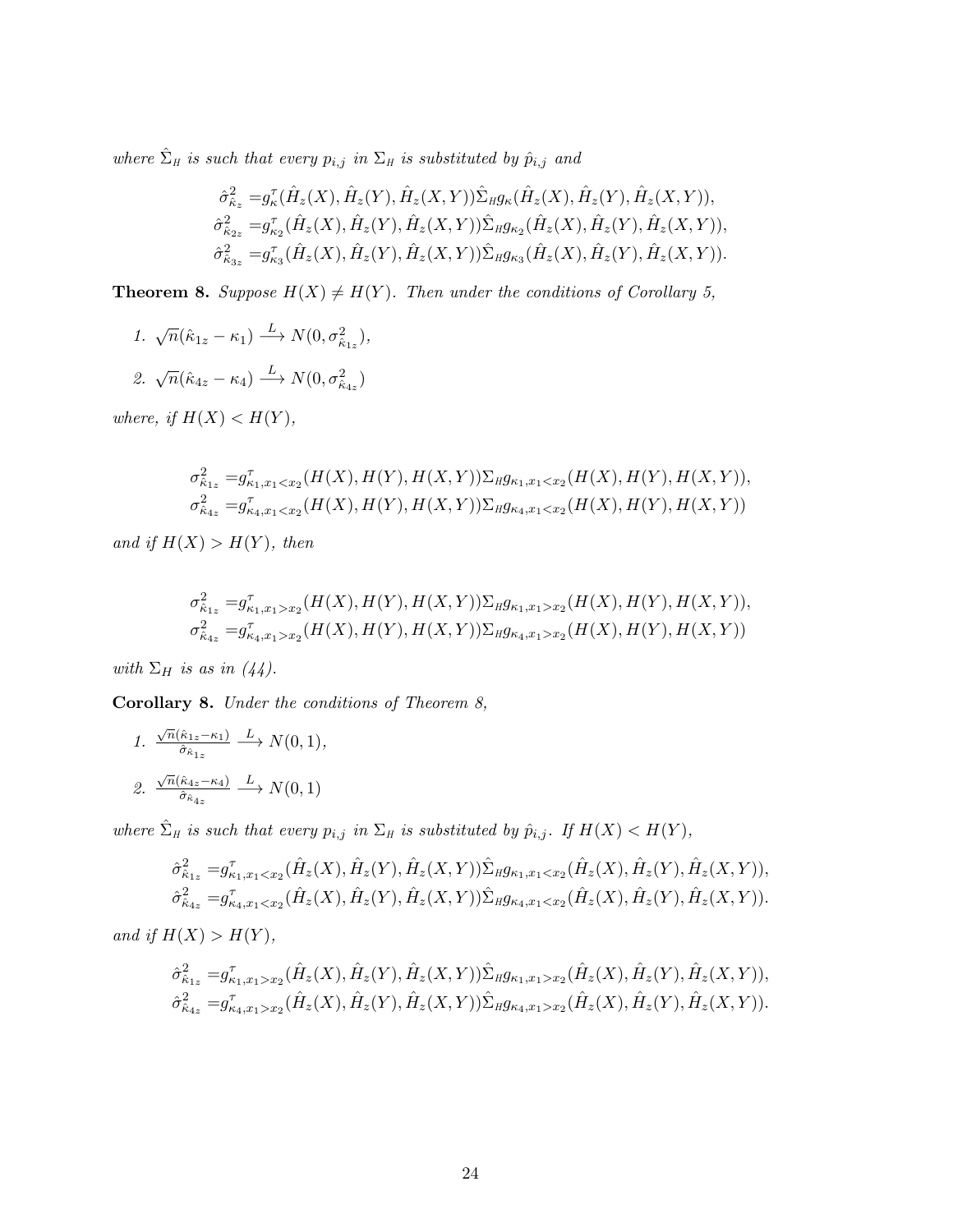## Hypothesis Testing

By Theorem 3, a necessary condition for the asymptotic normality of mutual information is that

$$
\sigma^2 = (1, 1, -1)\Sigma(1, 1, -1)^\tau > 0\tag{70}
$$

Since the asymptotic normality of  $\kappa$ ,  $\kappa_1$ ,  $\kappa_2$ ,  $\kappa_3$ , and  $\kappa_4$  are derived from the asymptotic normality of mutual information, (70) is therefore a necessary condition for the asymptotic normality of these as well. If X and Y are independent random elements on the joint alphabet  $\mathscr{X} \times \mathscr{Y}$ , then  $MI(X, Y) = \kappa = \kappa_2 = \kappa_3 = 0$ , and (70) is not satisfied. If (70) holds, then the asymptotic normality is satisfied and a large sample hypothesis test is valid for  $\kappa$ ,  $\kappa_2$  and  $\kappa_3$ .

However, large sample hypothesis tests of the form  $H_0 : \kappa = \epsilon$ ,  $H_0 : \kappa_2 = \epsilon$ , and  $H_0 : \kappa_3 = \epsilon$ can be performed. We must have  $\epsilon > 0$  because when  $\epsilon = 0$ , the underlying asymptotic normality does not hold. Under the previous null hypotheses, the following test statistics are approximately standard normal random variables and may be used:

$$
Z = \frac{\sqrt{n}(\hat{\kappa} - \epsilon)}{\hat{\sigma}_{\hat{\kappa}}} \quad Z = \frac{\sqrt{n}(\hat{\kappa}_2 - \epsilon)}{\hat{\sigma}_{\hat{\kappa}_2}} \quad Z = \frac{\sqrt{n}(\hat{\kappa}_3 - \epsilon)}{\hat{\sigma}_{\hat{\kappa}_3}}
$$

The corresponding test statistics from Turing's perspective may also be used, and are approximately distributed standard normal under each the null hypotheses:

$$
Z = \frac{\sqrt{n}(\hat{\kappa}_z - \epsilon)}{\hat{\sigma}_{\hat{\kappa}_z}} \quad Z = \frac{\sqrt{n}(\hat{\kappa}_{2z} - \epsilon)}{\hat{\sigma}_{\hat{\kappa}_{2z}}} \quad Z = \frac{\sqrt{n}(\hat{\kappa}_{3z} - \epsilon)}{\hat{\sigma}_{\hat{\kappa}_{3z}}}
$$

If one is interested in testing whether or not  $\kappa = \kappa_2 = \kappa_3 = 0$ , by Theorem 2 this is a test of independence of X and Y on  $\mathscr{X} \times \mathscr{Y}$ . Since the asymptotic normality does not hold, one must conduct another test for independence. The Pearson chi-square statistic for independence in two-way contingency tables is

$$
Q = \sum_{i=1}^{K_1} \sum_{j=1}^{K_2} \frac{(F_{i,j} - n\hat{p}_{i,\hat{p}_{\cdot,j}})^2}{n\hat{p}_{i,\hat{p}_{\cdot,j}}}
$$

where  $F_{i,j}$  is the observed frequency of  $(x_i, y_j) \in \mathcal{X} \times \mathcal{Y}$  in an *iid* sample of size  $n; \hat{p}_{i,j} = F_{i,j}/n$ ,  $\hat{p}_{i,\cdot} = \sum_{j=1}^{K_2} \hat{p}_{i,j}$ , and  $\sum_{i=1}^{K_1}$ . Under  $H_0: \kappa = \kappa_2 = \kappa_3 = 0$ , Q is asymptotically a chi-square random variable with degrees of freedom  $(K_1-1)(K_2-1)$ . One would reject  $H_0$  if Q takes a large value, say greater than  $\chi^2_{\alpha}((K_1-1)(K_2-1))$ , the  $(1-\alpha) \times 100$ th quantile of the chi-square distribution with degrees of freedom  $(K_1 - 1)(K_2 - 1)$ .

Another possible test of hypotheses that may be of interest is that of whether or not the standardized mutual information  $\kappa$  of a population changes from one time period to another. This would mean testing

$$
H_0: \kappa_{t1} - \kappa_{t2} = 0
$$
 vs. 
$$
H_a: \kappa_{t1} - \kappa_{t2} \neq 0
$$

where  $\kappa_{t1}$  is standardized mutual information at time t1 and  $\kappa_{t2}$  is standardized mutual information at time t2. Because the two samples would be independent from each other,  $\kappa_{t1}$  and  $\kappa_{t2}$  are independent. In order to find the test statistic for this hypothesis, we need to mention a corollary.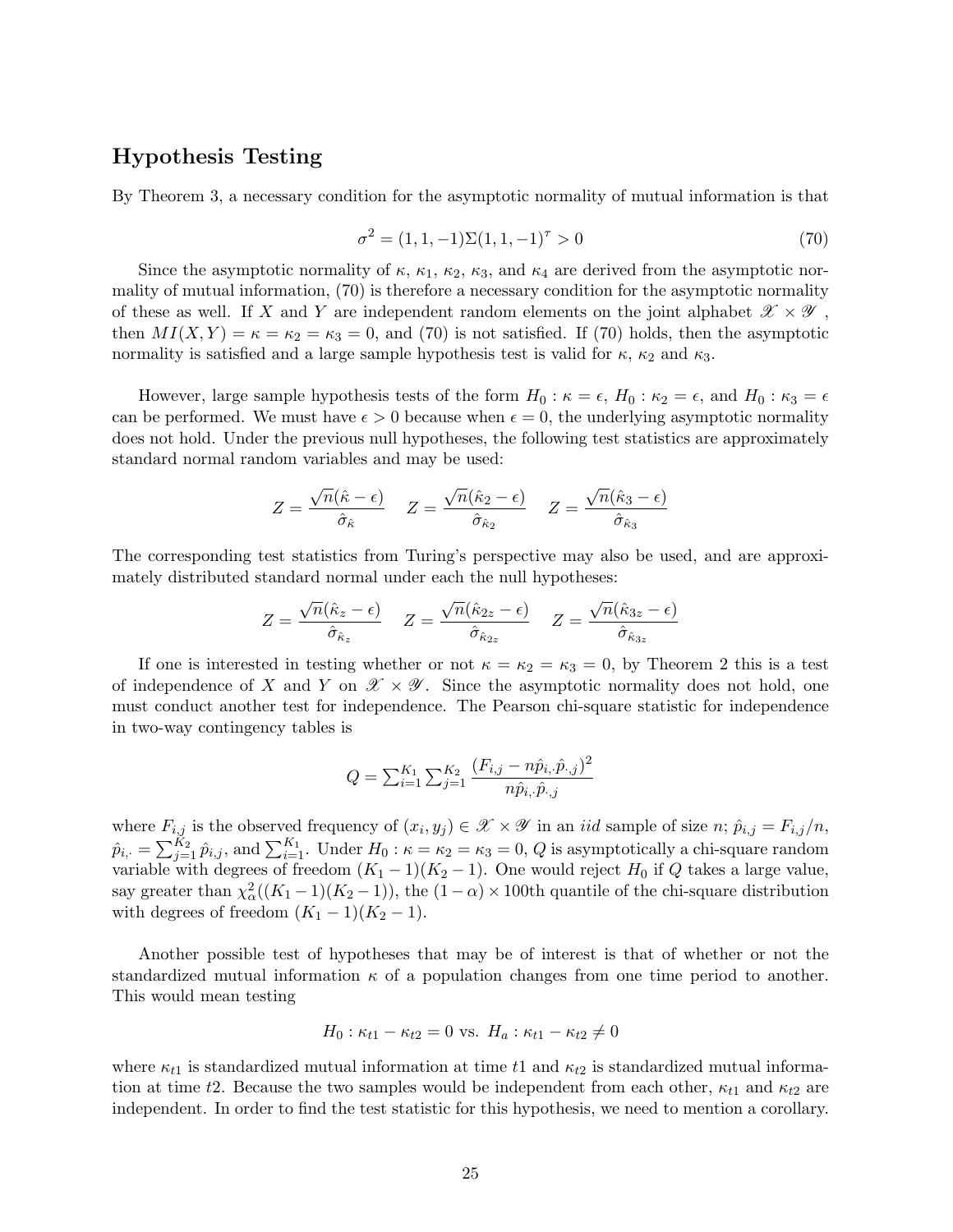**Corollary 9.** If  $\kappa_{t1}$  is standardized mutual information at time t1 and  $\kappa_{t2}$  is standardized mutual information at time t2, and as long as  $\kappa_{t1} \neq 0$  and  $\kappa_{t2} \neq 0$ , then

$$
\frac{\sqrt{n}((\hat{\kappa}_{t1} - \hat{\kappa}_{t2}) - (\kappa_{t1} - \kappa_{t2}))}{\sqrt{\hat{\sigma}_{\hat{\kappa}_{t1}}^2 + \hat{\sigma}_{\hat{\kappa}_{t2}}^2}} \xrightarrow{L} N(0, 1) \tag{71}
$$

Thus, the appropriate test statistic for this hypothesis test would be

$$
Z = \frac{\sqrt{n}(\hat{\kappa}_{t1} - \hat{\kappa}_{t2})}{\sqrt{\hat{\sigma}_{\hat{\kappa}_{t1}}^2 + \hat{\sigma}_{\hat{\kappa}_{t2}}^2}}
$$
(72)

and is approximately distributed standard normal under  $H_0$  when n is sufficiently large.

It is to be noted that, with  $\kappa_1$  and  $\kappa_4$ , the asymptotic normality only holds if  $H(X) \neq H(Y)$ , and the convergence tends toward two different distributions, dependent on whether  $H(X)$  $H(Y)$  or  $H(X) > H(Y)$ . The question of which of these, or  $H(X) = H(Y)$ , is true, is impossible to determine unless the underlying distributions of X and Y are completely known. In this case there is no purpose in hypothesis testing, and so for  $\kappa_1$  and  $\kappa_4$  large sample hypothesis testing is not viable.

#### An Illustrative Example

The Religious Landscape Study done by the Pew Research Center in 2014 consisted of a nationally representative sample of adults in the United States, of size  $n = 33,538$ . For each individual in the selected group, among other things, the religion and the ethnicity was noted. There were  $K_1 = 12$  choices for religion, and  $K_2 = 5$  choices for ethnicity. The survey resulted in the data set in Table 1. Let  $X$  be the religion and  $Y$  be the ethnicity of a randomly selected individual. Then *i* takes values in  $\{1, \dots, 12 = K_1\}$  corresponding to religions Buddhist through Unaffiliated in the given vertical order in Table 1, and j takes values in  $\{1, \dots, 5 = K_2\}$  corresponding to ethnic groups White to Other/Mixed in the given horizontal order of the same table. We also have  $K = K_1 K_2 = 12 * 5 = 60$ , assuming  $p_{i,j} > 0$  for every pair  $(i, j)$ .

In the same configuration as that of Table 1, the observed point and marginal distributions are given in Table 2.

According to (28), (29), (30) and (45),

 $\hat{H}(X) = 1.817290539452137$  $\hat{H}(Y) = 1.0233818418002496$  $\hat{H}(X,Y) = 2.6385505772306845$  $\widehat{MI}(X, Y) = 0.202121804$ 

and according to (59) and (60),

 $\hat{H}_z(X) = 1.8174545984818056$  $\hat{H}_z(Y) = 1.0234414810331058$  $\hat{H}_z(\overset{\circ}{X}, \overset{\circ}{Y}) = 2.6394424808941004$  $\widehat{MI}_z(X, Y) = 0.201453599$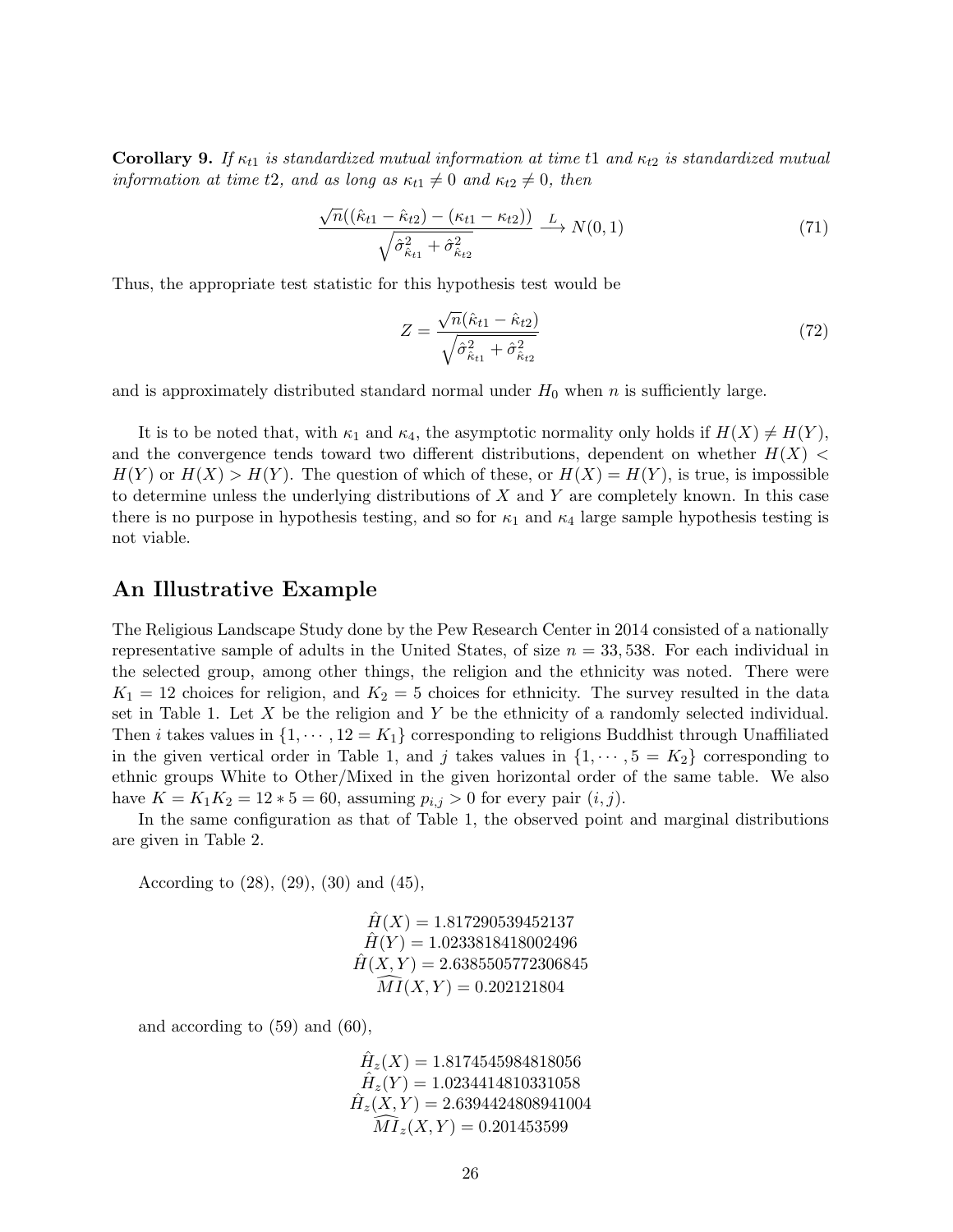|                                      | $\operatorname{White}$ | Black | Asian | Latino | Other/Mixed | Total  |
|--------------------------------------|------------------------|-------|-------|--------|-------------|--------|
| <b>Buddhist</b>                      | 115                    | 8     | 87    | 31     | 21          | 262    |
| Catholic                             | 4197                   | 213   | 213   | 2419   | 71          | 7113   |
| Evangelical Protestant               | 6444                   | 509   | 169   | 933    | 424         | 8479   |
| Hindu                                | 8                      | 4     | 179   | 2      | 4           | 197    |
| <b>Historically Black Protestant</b> | 38                     | 1798  |       | 57     | 19          | 1913   |
| Jehovah's Witness                    | 86                     | 64    |       | 77     | 14          | 242    |
| Jewish                               | 754                    | 17    | 17    | 33     | 17          | 838    |
| Mainline Protestant                  | 5156                   | 180   | 60    | 359    | 240         | 5995   |
| Mormon                               | 558                    | 7     | 6     | 52     | 33          | 656    |
| Muslim                               | 88                     | 64    | 64    | 9      |             | 232    |
| Orthodox Christian                   | 149                    | 15    | 5     | 11     | 4           | 184    |
| Unaffiliated                         | 5050                   | 669   | 371   | 966    | 371         | 7427   |
| Total                                | 22,643                 | 3548  | 1173  | 4949   | 1225        | 33,538 |

Table 1: Frequency Data of Ethnicity and Religion

Also, by (52), (57), (53), (54), (58) we have

 $\hat{\kappa}=0.076603346$  $\hat{\kappa}_1 = 0.197503801$  $\hat{\kappa}_2 = 0.148211577$  $\hat{\kappa}_3 = 0.142305607$  $\hat{\kappa}_4 = 0.111221513.$ 

and by (65), (66), (67), (68) and (69)

$$
\begin{array}{c} \hat{\kappa}_z = 0.0763243 \\ \hat{\kappa}_{1z} = 0.196839392 \\ \hat{\kappa}_{2z} = 0.147710625 \\ \hat{\kappa}_{3z} = 0.141823983 \\ \hat{\kappa}_{4z} = 0.110843814 \end{array}
$$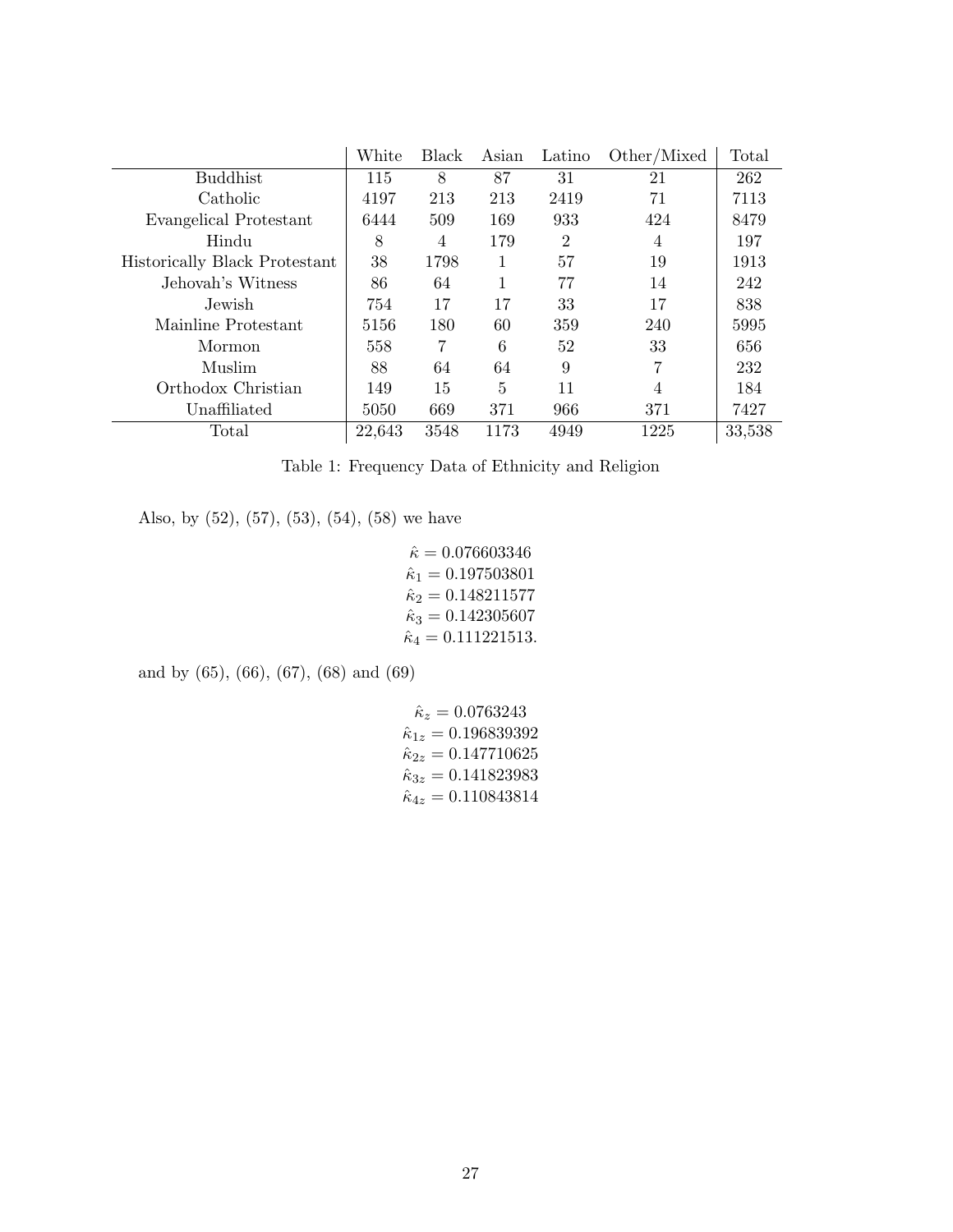| $\hat{p}_{i,j}$ | $j = 1$     | $i=2$       | $j=3$          | $j=4$          | $i=5$       | $p_{i,}.$   |
|-----------------|-------------|-------------|----------------|----------------|-------------|-------------|
| $i=1$           | 0.003428946 | 0.000238535 | 0.002594072    | 0.000924325    | 0.000626155 | 0.007812034 |
| $i=2$           | 0.12514163  | 0.006351005 | 0.006351005    | 0.072127139    | 0.002117002 | 0.212087781 |
| $i=3$           | 0.192140259 | 0.015176814 | 0.00503906     | 0.02781919     | 0.012642376 | 0.252817699 |
| $i=4$           | 0.000238535 | 0.000119268 | 0.005337229    | 0.000059633848 | 0.000119268 | 0.005873934 |
| $i=5$           | 0.001133043 | 0.05361083  | 0.000029816924 | 0.001699565    | 0.000566522 | 0.057039776 |
| $i=6$           | 0.002564255 | 0.001908283 | 0.000029816924 | 0.002295903    | 0.000417437 | 0.007215696 |
| $i=7$           | 0.022481961 | 0.000506888 | 0.000506888    | 0.000983958    | 0.000506888 | 0.024986582 |
| $i=8$           | 0.153736061 | 0.005367046 | 0.001789015    | 0.010704276    | 0.007156062 | 0.17875246  |
| $i=9$           | 0.016637844 | 0.000208718 | 0.000178902    | 0.00155048     | 0.000983958 | 0.019559902 |
| $i=10$          | 0.002623889 | 0.001908283 | 0.001908283    | 0.000268352    | 0.000208718 | 0.006917526 |
| $i=11$          | 0.004442722 | 0.000447254 | 0.000149085    | 0.000327986    | 0.000119268 | 0.005486314 |
| $i=12$          | 0.150575467 | 0.019947522 | 0.011062079    | 0.028803149    | 0.011062079 | 0.221450295 |
| $p_{\cdot,j}$   | 0.675144612 | 0.105790447 | 0.034975252    | 0.147563957    | 0.036525732 |             |

Table 2: Relative Frequency Data of Ethnicity and Religion

## References

- [1] Antos, A. and Kontoyiannis, I. (2001). Convergence Properties of Functional Estimates for Discrete Distributions. Random Structures and Algorithms, 19, 163-193.
- [2] Blyth, C.R. (1959). Note on Estimating Information. Annals of Mathematical Statistics, 30, 71-79.
- [3] Harris, B. (1975). The Statistical Estimation of Entropy in the Non-Parametric case. Topics in Information Theory, edited by I. Csiszar, Amsterdam: North-Holland, 323-355.
- [4] Kullback, S. and Leibler, R.A. (1951). On Information and Sufficiency. Annals of Mathematical Statistics, 22(1), 79-86.
- [5] Paninski, L. (2003). Estimation of Entropy and Mutual Information. Neural Computation. 15, 1191-1253.
- [6] Pearson, K. (1900). On a Criterion that a Given System of Deviations from the Probable in the Case of a Correlated System of Variables is such that it can be Reasonably Supposed to have Arisen from Random Sampling. Philosophical Magazine, Series 5, 50, 157-175. (Reprinted in 1948 in Karl Pearson's Early Statistical Papers, ed by E.S. Pearson, Cambridge: Cambridge University Press.)
- [7] Pearson, K. (1922). On the Chi Square Test of Goodness of Fit. Biometrika, 9, 22-27.
- [8] Shannon, C.E. (1948). A Mathematical Theory of Communication. The Bell System Technical Journal, 27, 379-423 and 623-656.
- [9] Vinh, N.X., Epps, J. and Bailey, J. (2010). Information Theoretic Measures for Clusterings Comparison: Variants, Properties, Normalization and Correction for Chance. Journal of Machine Learning Research, 11, 2837-2854.